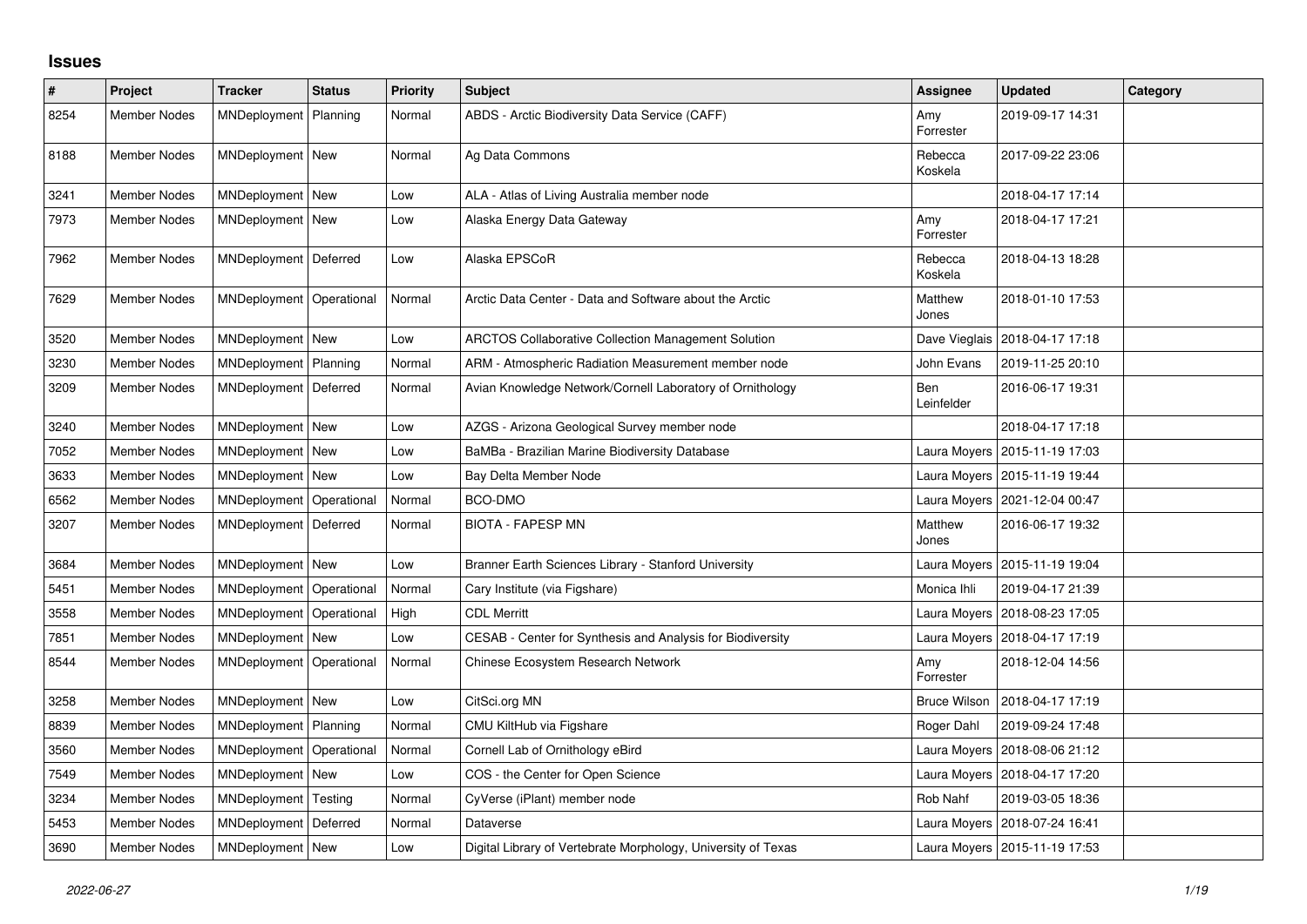| $\vert$ # | Project             | <b>Tracker</b>             | <b>Status</b> | <b>Priority</b> | <b>Subject</b>                                                                                    | Assignee            | <b>Updated</b>                   | Category |
|-----------|---------------------|----------------------------|---------------|-----------------|---------------------------------------------------------------------------------------------------|---------------------|----------------------------------|----------|
| 3118      | <b>Member Nodes</b> | MNDeployment               | Operational   | Urgent          | Dryad Member Node                                                                                 | Laura Moyers        | 2019-03-05 18:37                 |          |
| 8548      | <b>Member Nodes</b> | MNDeployment New           |               | Normal          | Earthdata powered by EOSDIS                                                                       |                     | 2018-04-17 19:51                 |          |
| 8549      | <b>Member Nodes</b> | MNDeployment New           |               | Normal          | Earth Resources Observation and Science Center                                                    |                     | 2018-04-17 19:55                 |          |
| 7512      | <b>Member Nodes</b> | MNDeployment New           |               | Normal          | ECOSCOPE - Network of Research Observatories on Biodiversity                                      | Laura Moyers        | 2016-07-22 12:40                 |          |
| 3221      | <b>Member Nodes</b> | MNDeployment               | Operational   | High            | EDAC member node                                                                                  | Amy<br>Forrester    | 2018-08-31 15:15                 |          |
| 3217      | <b>Member Nodes</b> | MNDeployment   Deferred    |               | Normal          | EMBRAPA member node                                                                               | Matthew<br>Jones    | 2016-06-17 19:31                 |          |
| 7956      | <b>Member Nodes</b> | MNDeployment               | Operational   | Normal          | Environmental Data Initiative (EDI)                                                               |                     | Laura Moyers   2018-11-13 19:14  |          |
| 3681      | <b>Member Nodes</b> | MNDeployment New           |               | Normal          | <b>EPA's Atlantic Ecology Division</b>                                                            |                     | Laura Moyers   2016-06-23 00:10  |          |
| 3556      | Member Nodes        | MNDeployment               | Operational   | High            | <b>ESA Data Registry</b>                                                                          | Amy<br>Forrester    | 2019-10-08 15:28                 |          |
| 8550      | <b>Member Nodes</b> | MNDeployment New           |               | Normal          | ESGF - Earth System Grid Federation                                                               |                     | 2018-04-17 19:58                 |          |
| 8186      | Member Nodes        | MNDeployment   Operational |               | Normal          | ESS-DIVE, including CDIAC                                                                         | Matthew<br>Jones    | 2018-12-04 14:57                 |          |
| 3964      | <b>Member Nodes</b> | MNDeployment   Deferred    |               | Normal          | EU BON Member Node                                                                                | <b>Bruce Wilson</b> | 2016-10-24 20:49                 |          |
| 7551      | <b>Member Nodes</b> | MNDeployment New           |               | Normal          | FAO - Food and Agriculture Organization of the UN                                                 | Laura Moyers        | 2015-12-15 15:08                 |          |
| 3680      | <b>Member Nodes</b> | MNDeployment New           |               | Low             | Federal University of Pernambuco, Brazil                                                          |                     | Laura Moyers   2015-11-19 19:34  |          |
| 7969      | <b>Member Nodes</b> | MNDeployment Operational   |               | Normal          | FEMC (Forest Ecosystem Monitoring Cooperative) - was VMC Vermont<br><b>Monitoring Cooperative</b> | Monica Ihli         | 2019-08-27 17:22                 |          |
| 4083      | Member Nodes        | MNDeployment   Deferred    |               | Normal          | Forest Research Institute Malaysia (FRIM)                                                         |                     | Laura Moyers   2016-06-17 19:31  |          |
| 8551      | <b>Member Nodes</b> | MNDeployment New           |               | Normal          | Forest Service Research Data Archive                                                              |                     | 2018-04-17 20:00                 |          |
| 8847      | <b>Member Nodes</b> | MNDeployment   In Review   |               | Normal          | Freshwater Research and Environmental Database (IGBFRED)                                          |                     | Dave Vieglais   2019-10-17 19:23 |          |
| 7296      | <b>Member Nodes</b> | MNDeployment   Planning    |               | Normal          | GCOOS                                                                                             | Monica Ihli         | 2018-04-16 15:53                 |          |
| 3215      | <b>Member Nodes</b> | MNDeployment   Deferred    |               | Normal          | GEO BON member node                                                                               | Matthew<br>Jones    | 2016-06-20 14:26                 |          |
| 8009      | <b>Member Nodes</b> | MNDeployment New           |               | Low             | Geometabolome                                                                                     | Laura Moyers        | 2018-04-17 17:22                 |          |
| 7757      | <b>Member Nodes</b> | MNDeployment   Deferred    |               | Normal          | GINA - Geographic Information Network of Alaska                                                   | Roger Dahl          | 2018-08-31 15:22                 |          |
| 8552      | <b>Member Nodes</b> | MNDeployment New           |               | Normal          | GLCF - Global Land Cover Facility                                                                 |                     | 2018-04-17 20:01                 |          |
| 4730      | <b>Member Nodes</b> | MNDeployment   Testing     |               | Normal          | Global Biodiversity Information Facility                                                          |                     | Dave Vieglais   2018-09-26 19:45 |          |
| 3480      | <b>Member Nodes</b> | MNDeployment   New         |               | Low             | Globe.gov                                                                                         |                     | Laura Moyers   2018-04-17 17:23  |          |
| 7051      | <b>Member Nodes</b> | MNDeployment               | Operational   | Normal          | <b>GRIIDC - Gulf of Mexico Research Initiative</b>                                                |                     | Laura Moyers   2018-09-25 17:14  |          |
| 3531      | Member Nodes        | MNDeployment   Operational |               | Normal          | Gulf of Alaska Data Portal                                                                        | Laura Moyers        | 2018-05-15 17:40                 |          |
| 3628      | Member Nodes        | MNDeployment New           |               | Low             | Harvard Filtered Push MN                                                                          | William<br>Michener | 2015-11-20 03:14                 |          |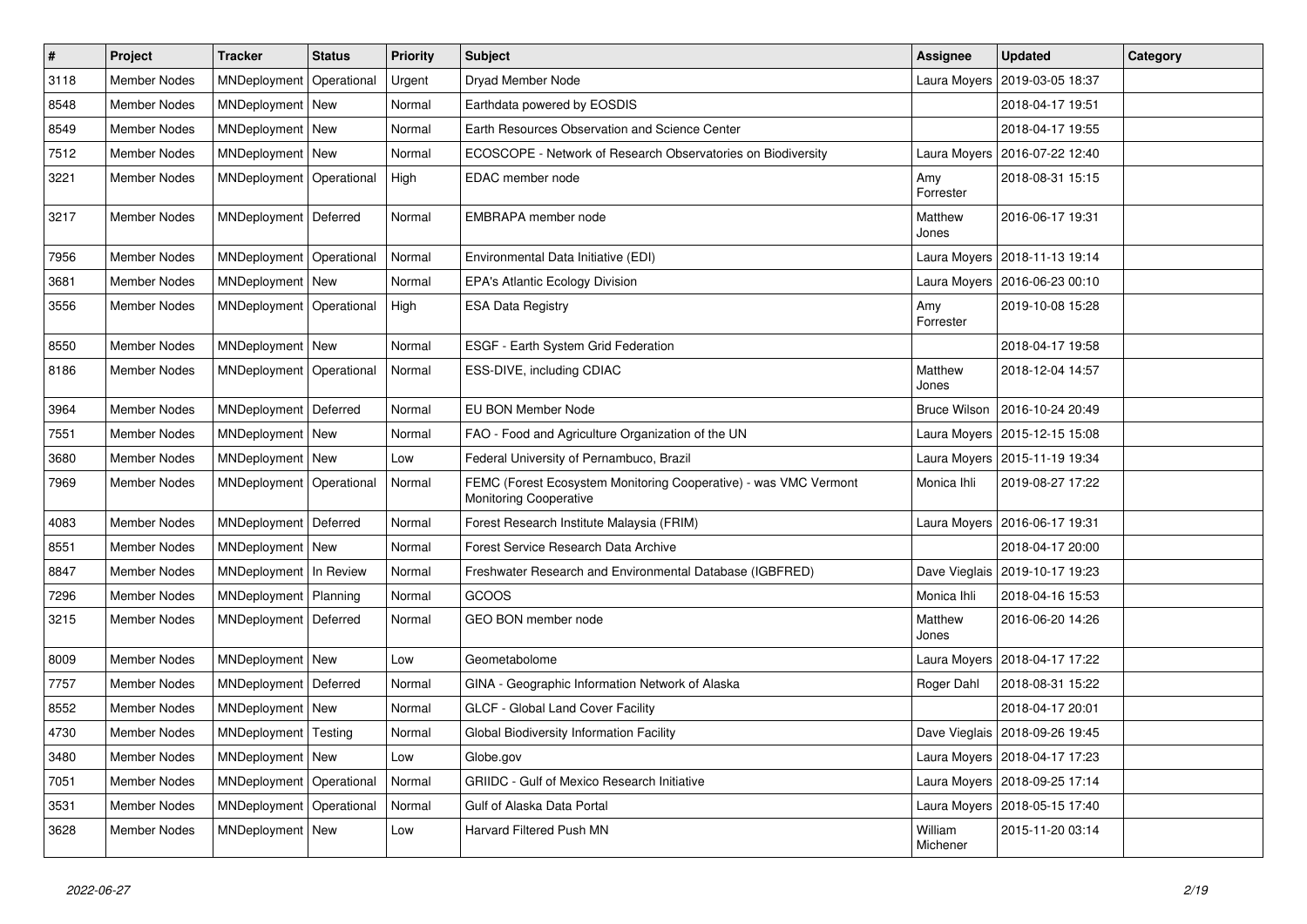| $\vert$ # | <b>Project</b>                  | <b>Tracker</b>             | <b>Status</b> | Priority | <b>Subject</b>                                                                           | Assignee            | <b>Updated</b>   | Category |
|-----------|---------------------------------|----------------------------|---------------|----------|------------------------------------------------------------------------------------------|---------------------|------------------|----------|
| 7865      | Member Nodes                    | MNDeployment               | Planning      | Normal   | Hydroshare (CUAHSI)                                                                      | John Evans          | 2019-09-17 14:33 |          |
| 4700      | <b>Member Nodes</b>             | MNDeployment   Operational |               | Normal   | IARC (International Arctic Research Center) Data Archive                                 | Amy<br>Forrester    | 2019-10-08 15:20 |          |
| 6379      | Member Nodes                    | MNDeployment New           |               | Normal   | <b>ICMBio</b>                                                                            | <b>Bruce Wilson</b> | 2015-11-19 17:21 |          |
| 3238      | Member Nodes                    | MNDeployment   Operational |               | High     | Idaho Northwest Knowledge Network member node                                            | Amy<br>Forrester    | 2019-10-08 15:14 |          |
| 7552      | <b>Member Nodes</b>             | MNDeployment New           |               | Normal   | iDigBio - Integrated Digitized Biocollections                                            | Laura Moyers        | 2016-01-05 23:45 |          |
| 3219      | <b>Member Nodes</b>             | MNDeployment   New         |               | Normal   | iEcolab member node                                                                      | Ben<br>Leinfelder   | 2015-11-19 18:01 |          |
| 8035      | Member Nodes                    | MNDeployment   Operational |               | Normal   | IEDA_EarthChem Library (Interdisciplinary Earth Data Alliance)                           | Dave Vieglais       | 2019-05-06 14:25 |          |
| 8704      | <b>Member Nodes</b>             | MNDeployment   Operational |               | Normal   | IEDA Marine-Geo Digital Library (Interdisciplinary Earth Data Alliance)                  | Dave Vieglais       | 2019-05-14 13:47 |          |
| 8721      | Member Nodes                    | MNDeployment               | Operational   | Normal   | IEDA_US Antarctic Program Data Center (Interdisciplinary Earth Data Alliance)            | Dave Vieglais       | 2019-05-14 13:46 |          |
| 4224      | <b>Member Nodes</b>             | MNDeployment New           |               | Low      | Japan Long Term Ecological Research Network                                              | Laura Moyers        | 2015-11-19 00:52 |          |
| 3554      | <b>Member Nodes</b>             | MNDeployment               | Operational   | High     | <b>KNB</b>                                                                               | Jing Tao            | 2018-08-31 15:16 |          |
| 3664      | <b>Member Nodes</b>             | MNDeployment New           |               | High     | Landcare Research New Zealand                                                            | Laura Moyers        | 2015-11-19 19:39 |          |
| 3235      | Member Nodes                    | MNDeployment New           |               | Low      | LITS - Long-Term Individual base Time Series project member node                         |                     | 2018-04-17 17:23 |          |
| 3232      | Member Nodes                    | MNDeployment               | Operational   | High     | LTER-EUROPE                                                                              | Laura Moyers        | 2018-11-21 16:58 |          |
| 3557      | Member Nodes                    | MNDeployment   Operational |               | Normal   | <b>LTER Network</b>                                                                      | Roger Dahl          | 2018-09-25 17:17 |          |
| 7924      | <b>Member Nodes</b>             | MNDeployment New           |               | Normal   | LTER-Spain network                                                                       | Laura Moyers        | 2016-11-21 14:49 |          |
| 8461      | <b>Testing MN</b><br>Management | MNDeployment   New         |               | Normal   | MEOW - Monitoring Ecosystems & Oceans in Wales                                           |                     | 2018-03-22 20:45 |          |
| 8772      | Member Nodes                    | MNDeployment   Operational |               | Normal   | metaGRIL                                                                                 | Jing Tao            | 2019-10-08 17:16 |          |
| 3708      | <b>Member Nodes</b>             | MNDeployment               | Operational   | Normal   | Minnesota Population Center                                                              | Laura Moyers        | 2018-08-06 19:43 |          |
| 3687      | Member Nodes                    | MNDeployment   Operational |               | Normal   | Montana State University Institute on Ecosystems                                         | Amy<br>Forrester    | 2019-10-08 15:29 |          |
| 3686      | Member Nodes                    | MNDeployment   Deferred    |               | Normal   | Movebank for Animal Tracking Data                                                        | Laura Moyers        | 2013-12-05 19:31 |          |
| 8553      | Member Nodes                    | MNDeployment   New         |               | Normal   | MVCO - Martha's Vineyard Coastal Observatory                                             |                     | 2018-04-17 20:03 |          |
| 8539      | Member Nodes                    | MNDeployment   New         |               | Normal   | NASA Distributed Active Archive Center at National Snow & Ice Data Center<br>(NASA DAAC) |                     | 2018-04-10 19:19 |          |
| 3691      | Member Nodes                    | MNDeployment   New         |               | Low      | National Institute for Amazon Research                                                   |                     | 2018-04-17 17:25 |          |
| 3685      | Member Nodes                    | MNDeployment New           |               | Low      | National SocioEnvironmental Synthesis Center                                             | Laura Moyers        | 2015-11-19 17:58 |          |
| 8725      | Member Nodes                    | MNDeployment   In Review   |               | Normal   | NCAR (National Center for Atmospheric Research)                                          |                     | 2018-10-08 13:33 |          |
| 3228      | <b>Member Nodes</b>             | MNDeployment   Operational |               | Normal   | NCEI - National Centers for Environmental Information                                    | Dave Vieglais       | 2019-07-08 16:28 |          |
| 6708      | Member Nodes                    | MNDeployment   Operational |               | Normal   | NEON - National Ecological Observatory Network                                           | Bruce Wilson        | 2019-06-06 19:52 |          |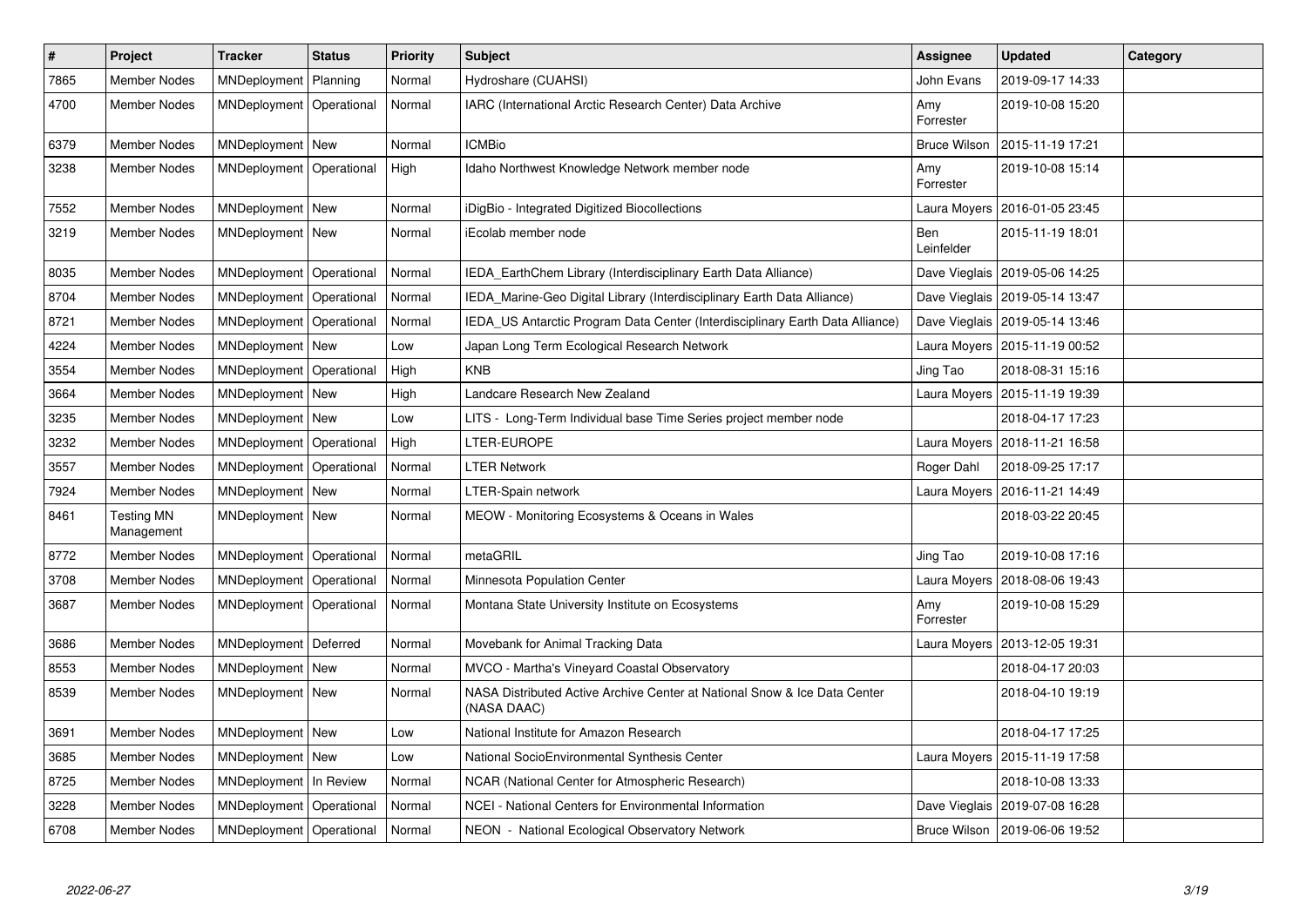| $\pmb{\#}$ | <b>Project</b>      | <b>Tracker</b>             | <b>Status</b> | <b>Priority</b> | <b>Subject</b>                                          | <b>Assignee</b>     | <b>Updated</b>                  | Category |
|------------|---------------------|----------------------------|---------------|-----------------|---------------------------------------------------------|---------------------|---------------------------------|----------|
| 8259       | <b>Member Nodes</b> | MNDeployment   New         |               | Normal          | Neotoma Paleoecology Database                           | Amy<br>Forrester    | 2018-04-09 21:14                |          |
| 8555       | <b>Member Nodes</b> | MNDeployment New           |               | Normal          | <b>NGEE Arctic</b>                                      |                     | 2018-04-18 16:27                |          |
| 3239       | <b>Member Nodes</b> | MNDeployment New           |               | Normal          | "Nitrous Oxide emissions Network" member node           |                     | 2018-04-17 17:13                |          |
| 6401       | <b>Member Nodes</b> | MNDeployment   Operational |               | Normal          | NM EPSCoR                                               | Roger Dahl          | 2019-03-05 18:13                |          |
| 6957       | Member Nodes        | MNDeployment Operational   |               | Normal          | NRDC - Nevada Research Data Center                      | Amy<br>Forrester    | 2019-10-08 18:39                |          |
| 5457       | <b>Member Nodes</b> | MNDeployment New           |               | Normal          | NSIDC- National Snow and Ice Data Center                | <b>Bruce Wilson</b> | 2018-04-10 19:12                |          |
| 8556       | <b>Member Nodes</b> | MNDeployment New           |               | Normal          | OAFlux (WHOI)                                           |                     | 2018-04-18 16:30                |          |
| 6853       | Member Nodes        | MNDeployment New           |               | High            | OBIS (Ocean Biogeographic Information System)           |                     | Laura Moyers   2015-11-19 17:46 |          |
| 3559       | Member Nodes        | MNDeployment Operational   |               | Normal          | ONEShare                                                | Amy<br>Forrester    | 2019-09-03 16:40                |          |
| 7553       | <b>Member Nodes</b> | MNDeployment New           |               | Normal          | OOI - Ocean Observatories Initiative                    | Laura Moyers        | 2018-01-25 17:51                |          |
| 3844       | Member Nodes        | MNDeployment New           |               | Normal          | Oregon Explorer program at OSU                          |                     | Laura Moyers   2015-11-19 17:22 |          |
| 6674       | <b>Member Nodes</b> | MNDeployment   Operational |               | Normal          | OTS - Neotropical Data Center                           | Jing Tao            | 2019-06-10 13:03                |          |
| 7895       | <b>Member Nodes</b> | MNDeployment               | Operational   | Normal          | Pangaea                                                 | Monica Ihli         | 2018-12-04 14:58                |          |
| 8558       | Member Nodes        | MNDeployment New           |               | Normal          | PDC - Polar Data Catalogue                              |                     | 2018-04-18 16:33                |          |
| 3203       | Member Nodes        | MNDeployment   Deferred    |               | Normal          | PELD member node                                        | Matthew<br>Jones    | 2016-06-17 19:32                |          |
| 3180       | Member Nodes        | MNDeployment   Deferred    |               | Normal          | PFRP - Pelagic Fisheries Research Program               | Matthew<br>Jones    | 2014-05-29 19:25                |          |
| 8557       | Member Nodes        | MNDeployment New           |               | Normal          | Physical Oceanography Distributed Active Archive Center |                     | 2018-04-18 16:32                |          |
| 3553       | <b>Member Nodes</b> | MNDeployment   Operational |               | High            | <b>PISCO</b>                                            | Laura Moyers        | 2018-01-10 01:13                |          |
| 7145       | <b>Member Nodes</b> | MNDeployment New           |               | Low             | PlutoF                                                  |                     | 2018-04-17 17:26                |          |
| 8559       | Member Nodes        | MNDeployment New           |               | Normal          | PMM - Precipitation Measurement Missions                |                     | 2018-04-18 16:35                |          |
| 7758       | <b>Member Nodes</b> | MNDeployment               | <b>New</b>    | Low             | Polar Rock Repository (PRR) at Ohio State               |                     | 2018-04-17 17:28                |          |
| 3748       | <b>Member Nodes</b> | MNDeployment   Operational |               | Normal          | PPBIO Member Node                                       | Jing Tao            | 2018-08-31 15:20                |          |
| 8560       | Member Nodes        | MNDeployment New           |               | Normal          | PPS - Precipitation Processing System                   |                     | 2018-04-18 16:36                |          |
| 3519       | Member Nodes        | MNDeployment   New         |               | Low             | Prairie Research Institute                              | Dave Vieglais       | 2015-11-19 17:00                |          |
| 8561       | Member Nodes        | MNDeployment New           |               | Normal          | PRISM Climate Data                                      |                     | 2018-04-18 16:37                |          |
| 8562       | Member Nodes        | MNDeployment   New         |               | Normal          | PSD Climate and Weather Data                            |                     | 2018-04-18 16:39                |          |
| 3683       | <b>Member Nodes</b> | MNDeployment New           |               | Low             | <b>Purdue University Libraries</b>                      |                     | 2018-04-17 17:30                |          |
| 3176       | Member Nodes        | MNDeployment New           |               | Low             | QUT member node                                         | Matthew<br>Jones    | 2018-04-17 17:30                |          |
| 6548       | Member Nodes        | MNDeployment   Operational |               | High            | <b>R2R Repository</b>                                   | Monica Ihli         | 2018-07-26 13:49                |          |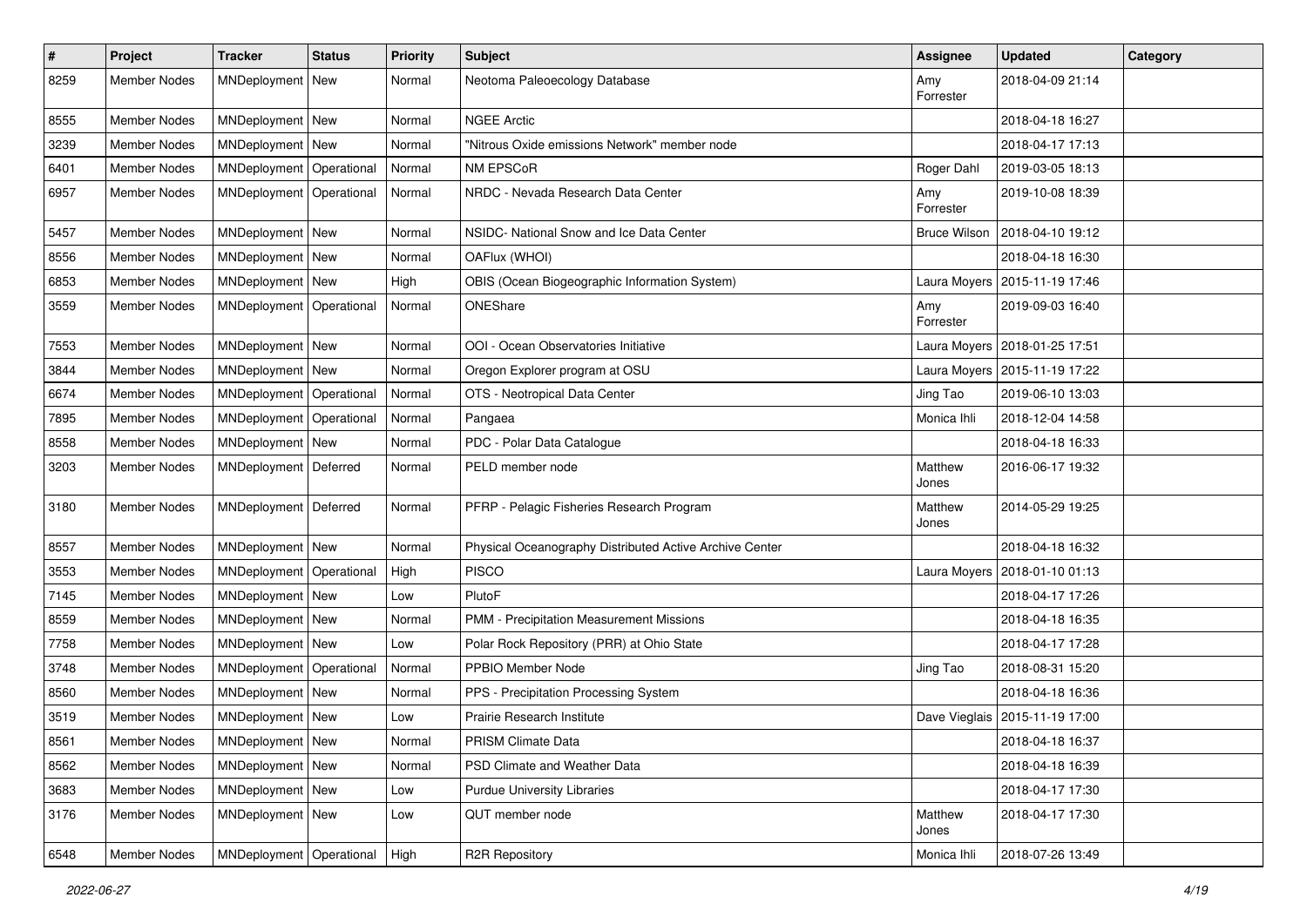| $\vert$ # | Project                         | <b>Tracker</b>             | <b>Status</b> | <b>Priority</b> | <b>Subject</b>                                                                 | <b>Assignee</b>     | <b>Updated</b>                  | Category      |
|-----------|---------------------------------|----------------------------|---------------|-----------------|--------------------------------------------------------------------------------|---------------------|---------------------------------|---------------|
| 3529      | <b>Member Nodes</b>             | MNDeployment               | Operational   | Normal          | Replication instance at ORC                                                    | Dave Vieglais       | 2018-08-31 15:21                |               |
| 3530      | <b>Member Nodes</b>             | MNDeployment               | Operational   | Normal          | Replication instance at UCSB                                                   | Dave Vieglais       | 2018-08-31 15:22                |               |
| 3172      | <b>Member Nodes</b>             | MNDeployment               | Operational   | Normal          | Replication instance at UNM                                                    | Dave Vieglais       | 2018-08-31 15:22                |               |
| 7842      | Member Nodes                    | MNDeployment               | Operational   | Normal          | Research Workspace                                                             | Roger Dahl          | 2018-08-14 17:05                |               |
| 3555      | <b>Member Nodes</b>             | MNDeployment               | Operational   | High            | <b>SANParks</b>                                                                | Laura Moyers        | 2018-05-09 21:19                |               |
| 8563      | Member Nodes                    | MNDeployment New           |               | Normal          | Scripps Institute of Oceanography Explorer                                     |                     | 2018-04-18 16:40                |               |
| 3521      | <b>Member Nodes</b>             | MNDeployment   Operational |               | Immediate       | <b>SEAD Member Node</b>                                                        | Laura Moyers        | 2019-06-05 17:46                |               |
| 8554      | <b>Member Nodes</b>             | MNDeployment New           |               | Normal          | SEDAC - NASA Socioeconomic Data and Applications Center                        |                     | 2018-04-17 20:05                |               |
| 8828      | <b>Member Nodes</b>             | MNDeployment   In Review   |               | Normal          | <b>SESAR</b>                                                                   |                     | 2019-08-01 16:09                |               |
| 6359      | <b>Member Nodes</b>             | MNDeployment New           |               | Low             | SiBBr                                                                          |                     | Laura Moyers   2015-11-19 17:20 |               |
| 4296      | <b>Member Nodes</b>             | MNDeployment New           |               | Normal          | Sierra Nevada Global Change Observatory Member Node                            | Laura Moyers        | 2017-01-30 17:01                |               |
| 3211      | <b>Member Nodes</b>             | MNDeployment New           |               | Normal          | Taiwan Ecological Research Network member node                                 | Ben<br>Leinfelder   | 2014-02-20 21:58                |               |
| 3201      | <b>Member Nodes</b>             | MNDeployment               | Operational   | Normal          | Taiwan Forestry Research Institute                                             | Amy<br>Forrester    | 2019-10-08 15:26                |               |
| 6544      | <b>Member Nodes</b>             | MNDeployment Operational   |               | High            | TERN Australia (powered by AEKOS)                                              | <b>Bruce Wilson</b> | 2019-05-22 14:21                |               |
| 8462      | <b>Testing MN</b><br>Management | MNDeployment New           |               | Normal          | <b>Test MN ticket</b>                                                          |                     | 2018-03-01 20:57                |               |
| 8294      | <b>Testing MN</b><br>Management | MNDeployment New           |               | Normal          | Test Node 2                                                                    |                     | 2018-02-08 15:28                |               |
| 6485      | <b>Member Nodes</b>             | MNDeployment               | Operational   | High            | The Digital Archaeology Record (tDAR)                                          | Laura Moyers        | 2019-10-09 02:24                |               |
| 4227      | Member Nodes                    | MNDeployment New           |               | Low             | <b>TRY Plant Trait Database</b>                                                |                     | Laura Moyers   2015-11-19 15:40 |               |
| 8030      | <b>Member Nodes</b>             | MNDeployment New           |               | Normal          | <b>UCAR Research Data Archive</b>                                              | Laura Moyers        | 2018-04-16 17:39                |               |
| 3236      | Member Nodes                    | MNDeployment   New         |               | Normal          | <b>UCNRS</b> member node                                                       | Mark<br>Schildhauer | 2013-01-30 20:59                |               |
| 3191      | <b>Member Nodes</b>             | MNDeployment               | Deferred      | Normal          | UC Vertnet Member Node                                                         | Dave Vieglais       | 2017-01-31 14:54                |               |
| 7163      | <b>Member Nodes</b>             | MNDeployment New           |               | Low             | UN Environmental Programme World Conservation Monitoring Centre (UNEP<br>WCMC) | <b>Bruce Wilson</b> | 2016-04-04 17:17                |               |
| 3213      | <b>Member Nodes</b>             | MNDeployment               | Operational   | Normal          | University of Illinois, Chicago member node                                    | Jing Tao            | 2020-01-23 22:42                |               |
| 3689      | Member Nodes                    | MNDeployment   Deferred    |               | Normal          | University of South Carolina, Computer Science Department                      |                     | 2018-08-31 15:26                |               |
| 7050      | Member Nodes                    | MNDeployment New           |               | Normal          | <b>USDA ARS</b>                                                                |                     | 2015-04-17 17:27                |               |
| 7048      | Member Nodes                    | MNDeployment               | Deferred      | Low             | <b>USGS Regional Climate Centers</b>                                           | Laura Moyers        | 2016-06-17 19:32                |               |
| 7082      | Member Nodes                    | MNDeployment               | Operational   | Normal          | USGS Science Data Catalog (SDC)                                                | Laura Moyers        | 2018-10-09 16:27                |               |
| 4115      | Member Nodes                    | MNDeployment               | Deferred      | Normal          | <b>UTK Institutional Repository</b>                                            |                     | 2018-04-17 17:32                |               |
| 592       | Requirements                    | Requirement                | New           | High            | DataONE needs to synchronize metadata between MNs and CNs                      | <b>Robert Waltz</b> | 2010-09-06 02:28                | d1 cn service |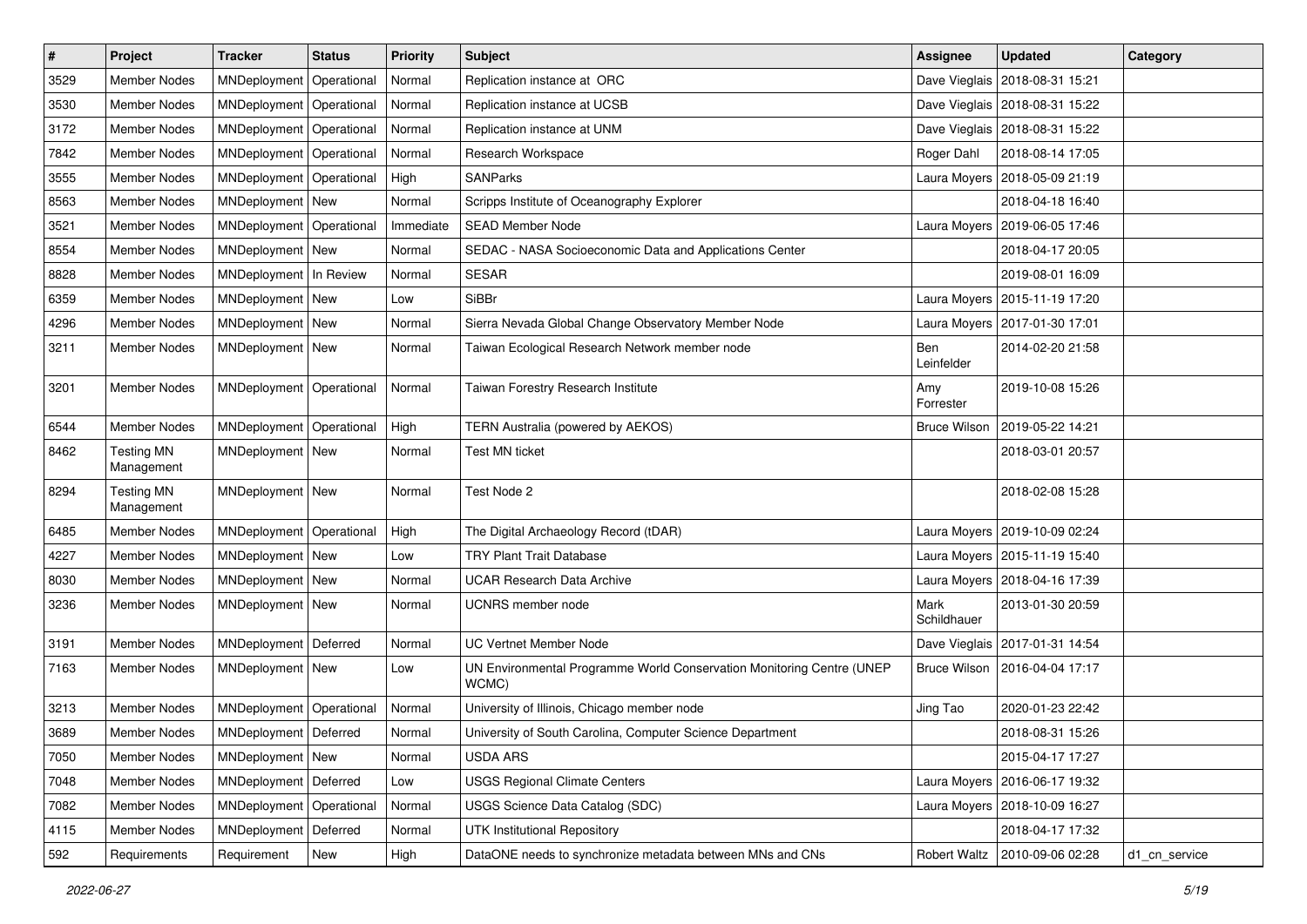| $\#$ | <b>Project</b> | <b>Tracker</b> | <b>Status</b> | <b>Priority</b> | Subject                                                                                                     | <b>Assignee</b> | <b>Updated</b>                   | Category       |
|------|----------------|----------------|---------------|-----------------|-------------------------------------------------------------------------------------------------------------|-----------------|----------------------------------|----------------|
| 393  | Requirements   | Requirement    | New           | High            | (Requirement) Access control rule evaluation must be highly scalable and<br>responsive.                     | Dave Vieglais   | 2010-09-06 20:27                 | Requirement    |
| 580  | Requirements   | Requirement    | New           | Low             | (Requirement) All software developed on the project should be open source                                   |                 | Dave Vieglais   2010-04-15 22:57 |                |
| 764  | Requirements   | Requirement    | New           | High            | (Requirement) Authentication and access control should be consistently<br>available                         |                 | Dave Vieglais   2010-09-06 20:32 | Requirement    |
| 763  | Requirements   | Requirement    | New           | High            | (Requirement) Authentication and authorization services are geographically<br>replicated                    |                 | Dave Vieglais   2010-09-06 20:52 | Requirement    |
| 772  | Requirements   | Requirement    | New           | High            | (Requirement) Authentication services should be compatible with existing<br>infrastructure and applications |                 | Dave Vieglais   2010-08-11 07:54 | Requirement    |
| 777  | Requirements   | Requirement    | New           | High            | (Requirement) Authorization rules should support common permission levels                                   |                 | Dave Vieglais   2010-09-06 20:49 | Requirement    |
| 769  | Requirements   | Requirement    | New           | High            | (Requirement) Authorization should support critical roles, such as curators and<br>system administrators    |                 | Dave Vieglais   2010-09-06 03:02 | Requirement    |
| 770  | Requirements   | Requirement    | New           | High            | (Requirement) Authorization system should be able to express the<br>pseudo-principal concepts like 'public' |                 | Dave Vieglais   2010-08-11 00:41 | Requirement    |
| 820  | Requirements   | Requirement    | New           | High            | (Requirement) Common API for authentication and authorization operations                                    |                 | Dave Vieglais   2010-09-06 21:23 | Requirement    |
| 390  | Requirements   | Requirement    | New           | High            | (Requirement) Consistent mechanism for identifying users                                                    | Dave Vieglais   | 2010-09-06 20:50                 | Requirement    |
| 433  | Requirements   | Requirement    | New           | Low             | (Requirement) Data and metadata is replicated to at least one other member<br>node                          |                 | 2010-03-25 03:11                 |                |
| 386  | Requirements   | Requirement    | New           | Low             | (Requirement) Deploy at least three Member Nodes                                                            |                 | 2010-03-17 13:39                 |                |
| 337  | Requirements   | Requirement    | New           | Low             | (Requirement) Deploy three coordinating nodes                                                               |                 | 2010-03-17 15:14                 |                |
| 468  | Requirements   | Requirement    | New           | Low             | (Requirement) Design the cyberinfrastructure for the project.                                               |                 | 2010-03-25 16:51                 |                |
| 409  | Requirements   | Requirement    | New           | Low             | (Requirement) Develop a reference implementation of the Member Node stack                                   |                 | 2010-03-25 13:57                 |                |
| 391  | Requirements   | Requirement    | New           | High            | (Requirement) Enable different classes of users commensurate with their roles.                              |                 | Dave Vieglais   2010-09-06 20:51 | Requirement    |
| 384  | Requirements   | Requirement    | New           | High            | (Requirement) Enable efficient mechanisms for users to discover content                                     | Dave Vieglais   | 2010-09-06 03:58                 | d1 common java |
| 412  | Requirements   | Requirement    | New           | Low             | (Requirement) Identifiers always refer to the same object                                                   |                 | 2010-03-25 15:41                 |                |
| 317  | Requirements   | Requirement    | In Progress   | Low             | (Requirement) Identifiers for all objects                                                                   |                 | Dave Vieglais   2010-03-15 22:12 |                |
| 392  | Requirements   | Requirement    | New           | High            | (Requirement) Identity and access control should be interoperable across<br>datanets                        |                 | Dave Vieglais   2010-09-06 20:31 | Requirement    |
| 408  | Requirements   | Requirement    | New           | Low             | (Requirement) Implement a Coordinating Node software stack                                                  |                 | 2010-03-25 15:44                 |                |
| 388  | Requirements   | Requirement    | New           | Low             | (Requirement) Implement a Member Node based on Dryad                                                        |                 | 2010-03-24 13:36                 |                |
| 387  | Requirements   | Requirement    | New           | Low             | (Requirement) Implement a Member Node based on Metacat                                                      |                 | 2010-10-06 22:00                 |                |
| 389  | Requirements   | Requirement    | New           | Low             | (Requirement) Implement a Member Node based on the ORNL DAAC                                                |                 | 2010-03-25 14:46                 |                |
| 455  | Requirements   | Requirement    | New           | Low             | (Requirement) Installation of critical software must be well documented and as<br>automated as possible     |                 | 2010-03-25 13:52                 |                |
| 439  | Requirements   | Requirement    | New           | Low             | (Requirement) Maintain original copies of all science metadata                                              |                 | 2010-03-25 03:27                 |                |
| 632  | Requirements   | Requirement    | New           | Low             | (Requirement) Monitor the DataONE infrastructure                                                            |                 | 2010-05-28 20:10                 |                |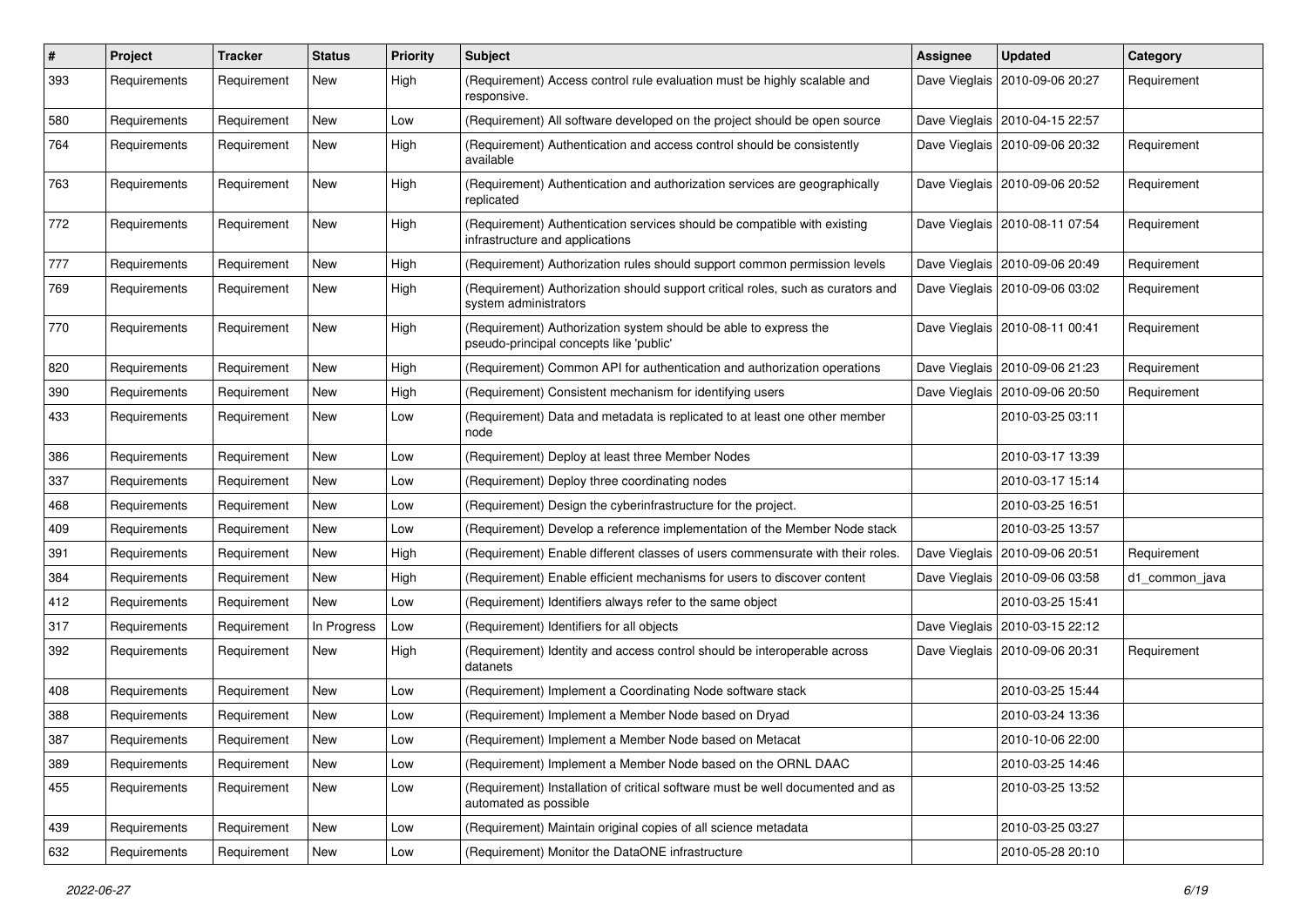| $\#$ | Project        | <b>Tracker</b> | <b>Status</b> | <b>Priority</b> | Subject                                                                                                                                                 | <b>Assignee</b> | <b>Updated</b>                   | Category       |
|------|----------------|----------------|---------------|-----------------|---------------------------------------------------------------------------------------------------------------------------------------------------------|-----------------|----------------------------------|----------------|
| 768  | Requirements   | Requirement    | New           | High            | (Requirement) Need default authz policies that resolve problems associated with<br>inaccessible principals                                              | Dave Vieglais   | 2010-08-11 00:34                 | Requirement    |
| 822  | Requirements   | Requirement    | New           | High            | (Requirement) Object access and manipulation should be responsive                                                                                       |                 | Dave Vieglais   2010-09-06 20:27 | d1_common_java |
| 374  | Requirements   | Requirement    | New           | Low             | (Requirement) Periodic Reporting to Sponsor                                                                                                             |                 | 2010-03-16 18:11                 |                |
| 371  | Requirements   | Requirement    | New           | Low             | (Requirement) Provide a suite of collaboration tools and instruction on how to<br>use them                                                              |                 | 2010-03-16 20:06                 |                |
| 431  | Requirements   | Requirement    | New           | Low             | (Requirement) Software developed for infrastructure should be implemented<br>according to specifications                                                |                 | 2010-03-25 14:44                 |                |
| 821  | Requirements   | Requirement    | New           | High            | (Requirement) Sponsor required functionality                                                                                                            | Dave Vieglais   | 2010-09-06 03:28                 | d1_common_java |
| 318  | Requirements   | Requirement    | New           | High            | (Requirement) Sponsor required Y1 functionality                                                                                                         |                 | Dave Vieglais   2010-09-06 03:24 | d1_common_java |
| 385  | Requirements   | Requirement    | New           | Low             | (Requirement) Support arbitrary unique identifiers                                                                                                      |                 | 2010-03-16 22:09                 |                |
| 795  | Requirements   | Requirement    | New           | High            | (Requirement) System must support revocation of user permissions                                                                                        |                 | Dave Vieglais   2010-08-29 20:45 | Requirement    |
| 383  | Requirements   | Requirement    | New           | Low             | (Requirement) System supports data storage                                                                                                              |                 | 2010-03-16 21:35                 |                |
| 581  | Requirements   | Requirement    | New           | Low             | (Requirement) System supports multiple types of science metadata                                                                                        |                 | 2010-04-20 20:45                 |                |
| 410  | Requirements   | Requirement    | New           | Low             | (Requirement) The infrastructure must support long term preservation of Data                                                                            |                 | 2010-03-25 15:41                 |                |
| 411  | Requirements   | Requirement    | New           | High            | (Requirement) The infrastructure must survive destruction of one or more data<br>storage nodes                                                          | Dave Vieglais   | 2010-09-06 03:10                 | d1 common java |
| 765  | Requirements   | Requirement    | New           | High            | (Requirement) Tools can access an API for authn and authz                                                                                               |                 | Dave Vieglais   2010-09-06 20:30 | Requirement    |
| 762  | Requirements   | Requirement    | New           | High            | (Requirement) User identities can be derived from existing institutional directory<br>services                                                          |                 | Dave Vieglais   2010-09-06 03:01 | Requirement    |
| 771  | Requirements   | Requirement    | New           | High            | (Requirement) User identities should have simple string serializations that<br>express both the user identity and namespace from which it is drawn      |                 | Dave Vieglais   2010-09-06 03:12 | Requirement    |
| 761  | Requirements   | Requirement    | New           | High            | (Requirement) Users can specify authorization rules for data objects, science<br>metadata objects, and process artifacts separately                     |                 | Dave Vieglais   2010-09-06 03:06 | Requirement    |
| 767  | Requirements   | Requirement    | New           | High            | (Requirement) Users need to be able to express embargo rules for data                                                                                   |                 | Dave Vieglais   2010-08-11 00:16 | Requirement    |
| 766  | Requirements   | Requirement    | New           | High            | (Requirement) Users should be able to easily assign proxy privileges to other<br>users and to systems acting on their behalf for limited time durations |                 | Dave Vieglais   2010-08-11 00:11 | Requirement    |
| 339  | Requirements   | Requirement    | New           | Low             | (Requirement) Web presence to provide publicly accessible information about<br>the project                                                              |                 | 2010-03-16 17:36                 |                |
| 8774 | Infrastructure | Decision       | New           | Normal          | Add new CN format for MPEG-2 or update video/mpeg format to cover MPEG-2                                                                                |                 | 2019-03-08 16:03                 |                |
| 6392 | Infrastructure | Decision       | New           | Normal          | CN getChecksum REST API design review                                                                                                                   |                 | Dave Vieglais   2014-09-18 17:09 | Requirement    |
| 8616 | Infrastructure | Decision       | New           | Normal          | Consider expanding isotc211's indexing component's keyword XPath to cover<br>topicCategories                                                            |                 | 2018-06-15 00:13                 |                |
| 8601 | Infrastructure | Decision       | New           | Normal          | Decide on a URI space for DataONE resources                                                                                                             |                 | 2018-07-18 21:42                 |                |
| 3099 | Infrastructure | Decision       | New           | Normal          | ONE-Mercury display of data set citation                                                                                                                |                 | Dave Vieglais   2012-07-23 21:24 | d1_mercury     |
| 8189 | Infrastructure | Decision       | New           | Normal          | Proposal to change the roles mapped to the origin Solr field for ISO docs                                                                               |                 | Bryce Mecum   2017-12-20 01:28   |                |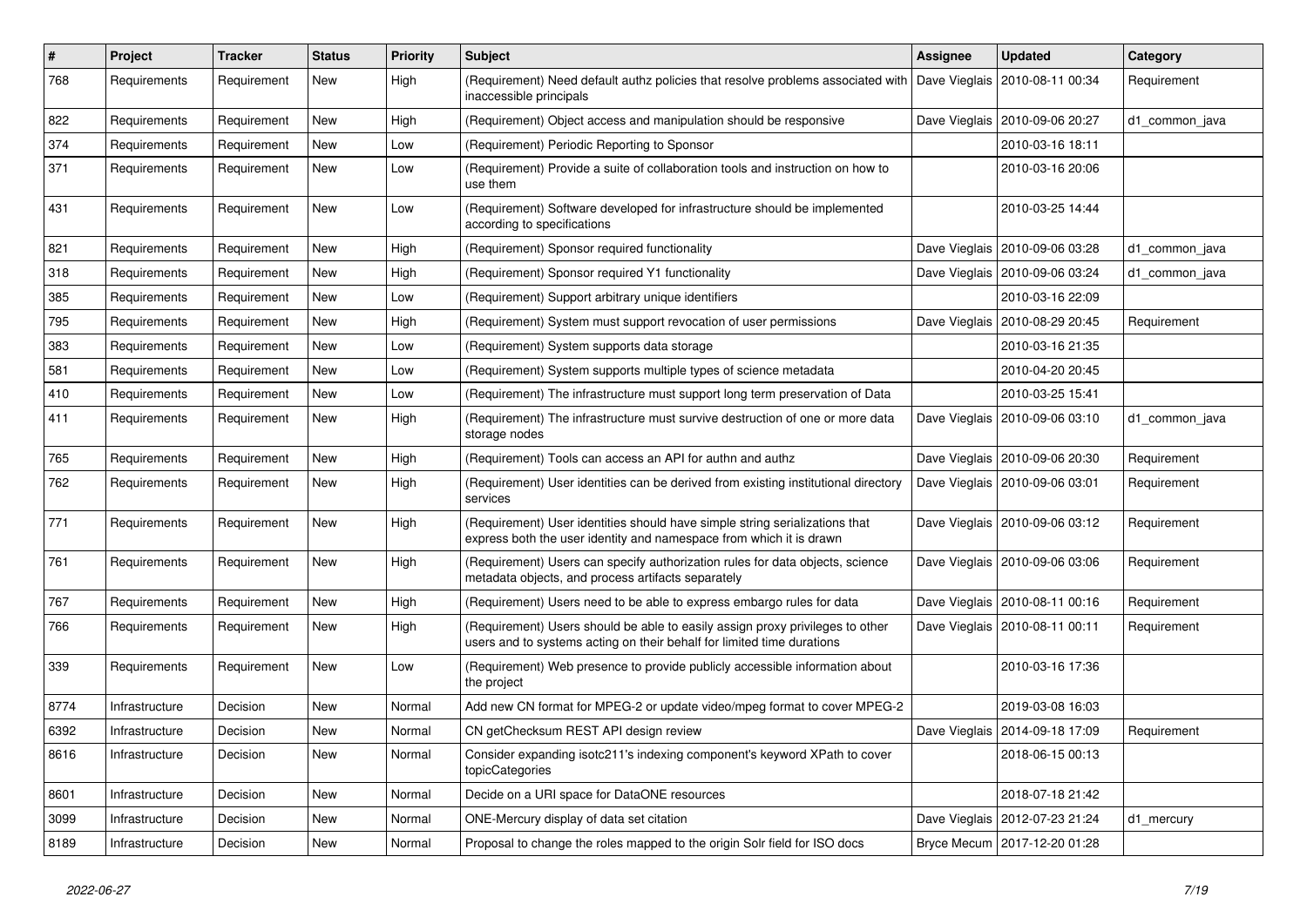| $\pmb{\#}$ | Project             | <b>Tracker</b> | <b>Status</b> | <b>Priority</b> | <b>Subject</b>                                                                                                              | <b>Assignee</b>     | <b>Updated</b>   | Category                    |
|------------|---------------------|----------------|---------------|-----------------|-----------------------------------------------------------------------------------------------------------------------------|---------------------|------------------|-----------------------------|
| 6067       | Infrastructure      | Decision       | New           | Normal          | Should we configure Dependency Analyzer Plugin in Jenkins?                                                                  | <b>Robert Waltz</b> | 2014-08-22 03:58 | Environment.Developm<br>ent |
| 8693       | Infrastructure      | Decision       | In Progress   | Low             | Support Google Dataset Search on search.dataone.org via partial server side<br>rendering                                    |                     | 2019-06-06 23:53 |                             |
| 6705       | Infrastructure      | Decision       | New           | Normal          | What behavior should be when a user request a sid when all the pids matching<br>the sid were obsoleted                      |                     | 2014-12-10 20:08 |                             |
| 8187       | <b>Member Nodes</b> | Support        | <b>New</b>    | Normal          | EZID DOI resolvable URLs failing for 14 PISCO objects                                                                       |                     | 2017-09-19 22:12 |                             |
| 8019       | <b>Member Nodes</b> | Support        | New           | Normal          | Follow up on Preferred Replication Target Testing                                                                           | Monica Ihli         | 2017-02-14 19:52 |                             |
| 8108       | Infrastructure      | Support        | New           | Normal          | Must determine the state of replication auditing for when replicas on<br>non-functioning MNs are still reported as complete | Dave Vieglais       | 2017-06-06 17:56 | d1_replication_auditor      |
| 8017       | <b>Member Nodes</b> | Support        | New           | Normal          | NCEI - Implement GMN for replicating Arctic Data Center Data                                                                | Roger Dahl          | 2018-05-16 14:32 |                             |
| 7032       | <b>MN Dashboard</b> | Feature        | New           | Normal          | Add anchor to the MN dashboard for "upcoming MNs"                                                                           | Skye<br>Roseboom    | 2015-04-09 17:52 |                             |
| 8053       | Infrastructure      | Feature        | New           | Normal          | add funding award number to index                                                                                           | Peter<br>Slaughter  | 2019-03-04 19:36 | dataone-cn-index            |
| 2540       | Infrastructure      | Feature        | In Progress   | Normal          | add generateIdentifier() method to MNStorage API                                                                            | Dave Vieglais       | 2014-10-02 17:54 | Documentation               |
| 5515       | <b>MN Dashboard</b> | Feature        | New           | Normal          | Add number of MNs to overview display                                                                                       | Skye<br>Roseboom    | 2015-04-29 22:48 |                             |
| 8065       | Infrastructure      | Feature        | New           | Normal          | Add service to re-populate Hazelcast map for node attributes                                                                |                     | 2018-01-09 19:10 |                             |
| 5322       | <b>MN Dashboard</b> | Feature        | New           | Normal          | Add support for right, left keys on dashboard detail pages                                                                  | Skye<br>Roseboom    | 2015-04-29 22:47 |                             |
| 6854       | Infrastructure      | Feature        | In Progress   | Normal          | add testAssumptionFailure to run listener                                                                                   | Rob Nahf            | 2016-01-26 22:30 | d1_integration              |
| 6335       | MN Dashboard        | Feature        | New           | Normal          | Add total number of MNs to the summary page of the dashboard                                                                | Skye<br>Roseboom    | 2015-04-29 22:48 |                             |
| 8184       | Infrastructure      | Feature        | New           | Normal          | a feature indicates to restart tomcat when hazelcast client died                                                            | Jing Tao            | 2017-09-14 19:14 | Metacat                     |
| 8058       | Infrastructure      | Feature        | New           | Normal          | Allow "upcoming" nodes to appear in the node list                                                                           | <b>Robert Waltz</b> | 2017-04-03 18:33 | d1_cn_service               |
| 4038       | Infrastructure      | Feature        | New           | Normal          | change default replication implementation                                                                                   | Matthew<br>Jones    | 2014-10-01 21:26 | d1_replication              |
| 5145       | Infrastructure      | Feature        | New           | Normal          | Consider including cert subject(s) in NotAuthorized exceptions                                                              | Chris Jones         | 2014-09-25 17:44 | d1 cn service               |
| 7876       | Infrastructure      | Feature        | New           | Normal          | Create a new admin page for Metacat admins to register schemas                                                              | Jing Tao            | 2016-12-21 09:11 | Metacat                     |
| 3762       | Infrastructure      | Feature        | New           | Low             | DataONE software download statistics                                                                                        | Roger Dahl          | 2014-10-01 21:32 | d1 dashboard                |
| 5516       | MN Dashboard        | Feature        | New           | Normal          | Date formatting                                                                                                             | Skye<br>Roseboom    | 2015-04-29 22:48 |                             |
| 6499       | Infrastructure      | Feature        | New           | Normal          | define and implement addFormat() method                                                                                     | Rob Nahf            | 2016-06-22 16:51 | Architecture Design         |
| 8780       | Infrastructure      | Feature        | New           | Normal          | Develop support for DataCite 4.0 and 4.1 and 4.2                                                                            | Dave Vieglais       | 2019-03-30 20:38 | d1_indexer                  |
| 6336       | MN Dashboard        | Feature        | New           | Normal          | Display MN POCs on the detail MN pages of the dashboard                                                                     | Skye<br>Roseboom    | 2015-04-29 22:49 |                             |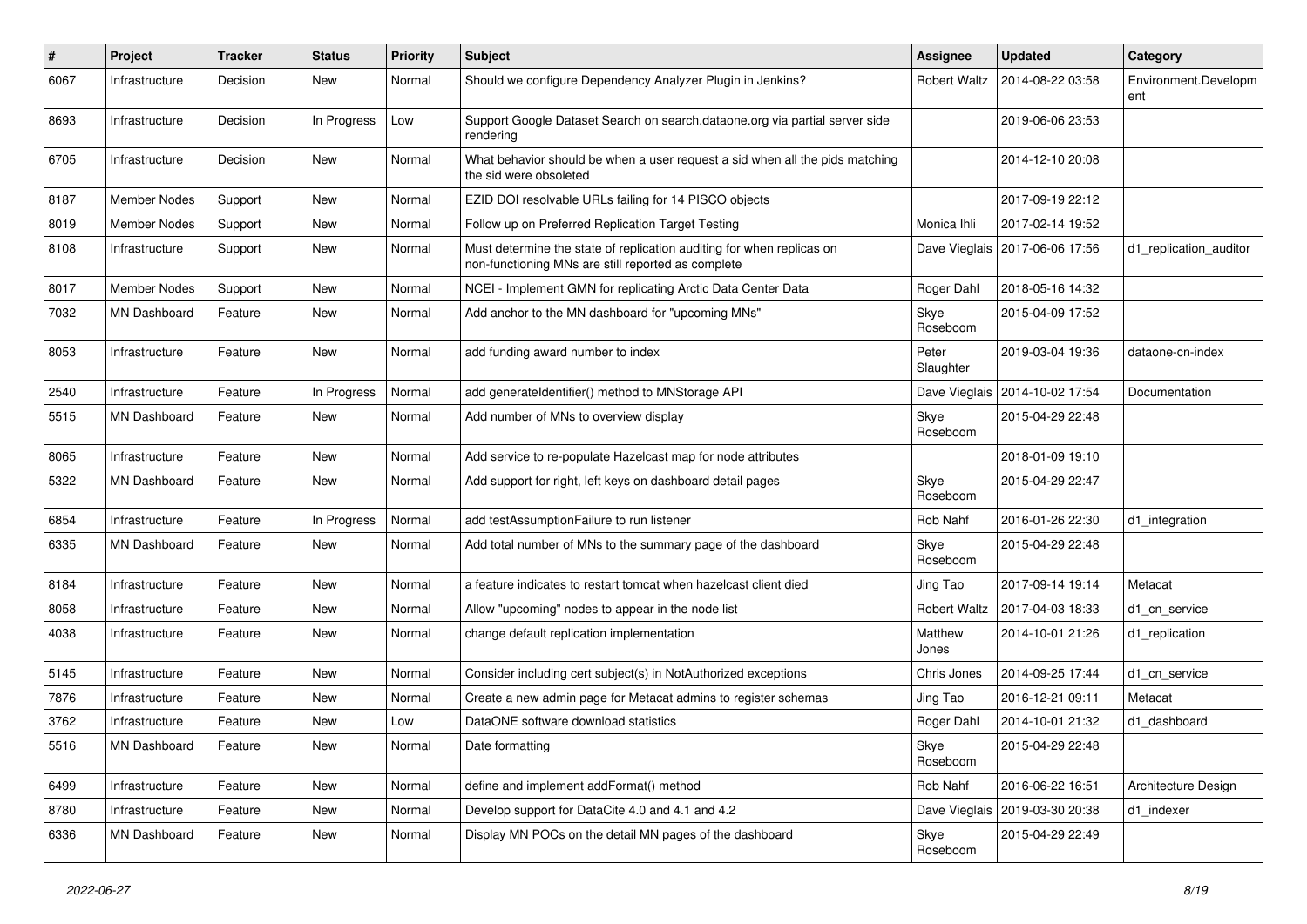| $\pmb{\#}$ | Project        | <b>Tracker</b> | <b>Status</b> | <b>Priority</b> | <b>Subject</b>                                                                                                                                                             | Assignee            | <b>Updated</b>   | Category                  |
|------------|----------------|----------------|---------------|-----------------|----------------------------------------------------------------------------------------------------------------------------------------------------------------------------|---------------------|------------------|---------------------------|
| 8210       | Infrastructure | Feature        | New           | Normal          | Generate daily reports by member node of discrepancies between CN vs MN<br>content                                                                                         |                     | 2017-10-25 18:50 |                           |
| 8107       | Infrastructure | Feature        | New           | Normal          | Improved Node Synchronization Feedback - Leveraging<br>MNRead.synchronizationFailed()                                                                                      |                     | 2017-06-27 16:46 | Architecture Design       |
| 8376       | Infrastructure | Feature        | New           | Normal          | Make the script file - insertOrUpdateObjectFormatList.sh (in metacat cn buildout)   Jing Tao<br>change the user name automatically                                         |                     | 2018-02-21 22:48 | d1 cn buildout            |
| 6945       | DataONE API    | Feature        | New           | Normal          | MNRead.get uses the pid for the download filename, which provides a less that<br>optimal user experience when the pid is an opaque identifier such as DOIs,<br>uuids, etc. |                     | 2015-03-23 23:37 |                           |
| 4051       | Infrastructure | Feature        | New           | Normal          | MN Stack supporting Fedora Commons                                                                                                                                         |                     | 2014-10-02 21:39 | mn.Fedora                 |
| 1873       | Infrastructure | Feature        | New           | Normal          | Postproccessing tool for log reporting                                                                                                                                     |                     | 2014-10-02 17:06 | d1_log_aggregation        |
| 6484       | MN Dashboard   | Feature        | New           | Normal          | Provide paging/scrolling on MN table                                                                                                                                       | Skye<br>Roseboom    | 2015-04-29 22:47 |                           |
| 8583       | DataONE API    | Feature        | New           | Normal          | Provide some mechanism for diagnosing correctness of MN certificates                                                                                                       | Dave Vieglais       | 2018-05-02 03:18 |                           |
| 6369       | Java Client    | Feature        | In Progress   | Normal          | ResourceMapFactory.parseResourceMap does not return aggregated resources                                                                                                   | Rob Nahf            | 2015-02-11 20:56 | d1_libclient_java         |
| 7312       | Java Client    | Feature        | New           | Normal          | Restart connection manager                                                                                                                                                 |                     | 2015-08-24 17:24 | d1 libclient java         |
| 8766       | Infrastructure | Feature        | In Progress   | Normal          | support server-side link checking for the 303 redirect url in the resolve call                                                                                             | Rob Nahf            | 2019-05-31 15:16 | d1 cn service             |
| 6497       | Python GMN     | Feature        | In Progress   | Normal          | V2 GMN Support                                                                                                                                                             | Dave Vieglais       | 2016-03-25 01:27 |                           |
| 8822       | Infrastructure | <b>Bug</b>     | New           | Low             | Account queries in STAGE-2 failing from web browser                                                                                                                        |                     | 2019-06-19 01:44 |                           |
| 6882       | Infrastructure | <b>Bug</b>     | New           | Normal          | after CN upgrade togglePortsAndReplication.sh missing                                                                                                                      | <b>Robert Waltz</b> | 2016-01-05 17:54 | d1 cn buildout            |
| 7699       | Infrastructure | Bug            | New           | Normal          | alter scripts that backup postgresql db                                                                                                                                    |                     | 2017-05-09 17:33 | dataone-cn-os-core        |
| 8641       | Infrastructure | Bug            | New           | Normal          | Any change to SystemMetadata causes a new replication task to be generated<br>without consideration of the object replicability                                            | Chris Jones         | 2018-07-04 12:28 | d1 replication            |
| 6615       | Infrastructure | Bug            | New           | Normal          | Apt-get doesn't work on mn-sandbox-unm-1                                                                                                                                   |                     | 2014-11-18 18:45 |                           |
| 4674       | Infrastructure | Bug            | New           | Urgent          | Ask Judith, Mike and Virgina Perez.2.1 to obsolete those pids which contain the<br>white spaces.                                                                           | Jing Tao            | 2017-05-04 18:01 | d1 cn service             |
| 3122       | Infrastructure | Bug            | In Progress   | Normal          | asterisk in search term                                                                                                                                                    | Skye<br>Roseboom    | 2014-10-02 18:02 | d1 mercury                |
| 7371       | Infrastructure | <b>Bug</b>     | New           | Normal          | A systemMetadata update that changes the formatID from DATA to METADATA<br>or RESOURCE MAP will not upload the object to the CN                                            | <b>Robert Waltz</b> | 2015-09-22 21:47 | d1 cn service             |
| 6791       | Infrastructure | Bug            | New           | Normal          | Building d1 log aggregation doesn't trigger downstream builds                                                                                                              |                     | 2015-01-31 00:32 | <b>Support Operations</b> |
| 7684       | DataONE API    | Bug            | New           | Low             | Call to MNStorage.update() via REST API returns java.lang.StackOverflowError                                                                                               |                     | 2016-03-21 23:07 |                           |
| 8045       | Infrastructure | Bug            | New           | Normal          | certificateLocation not seeming to be utilized                                                                                                                             | Rob Nahf            | 2017-03-14 20:45 | d1_libclient_java         |
| 8573       | Infrastructure | Bug            | In Progress   | Normal          | changing accessPolicies and rightHolders down the line of series can cause<br>improper sync failures                                                                       | Rob Nahf            | 2018-05-03 21:52 | d1 synchronization        |
| 8010       | CN REST        | Bug            | New           | Normal          | CN.archive fails with 401 Unauthorized when using either MN or CN client<br>certificate for PID with authoritative MN as urn:node:LTER                                     | Jing Tao            | 2017-03-21 17:10 |                           |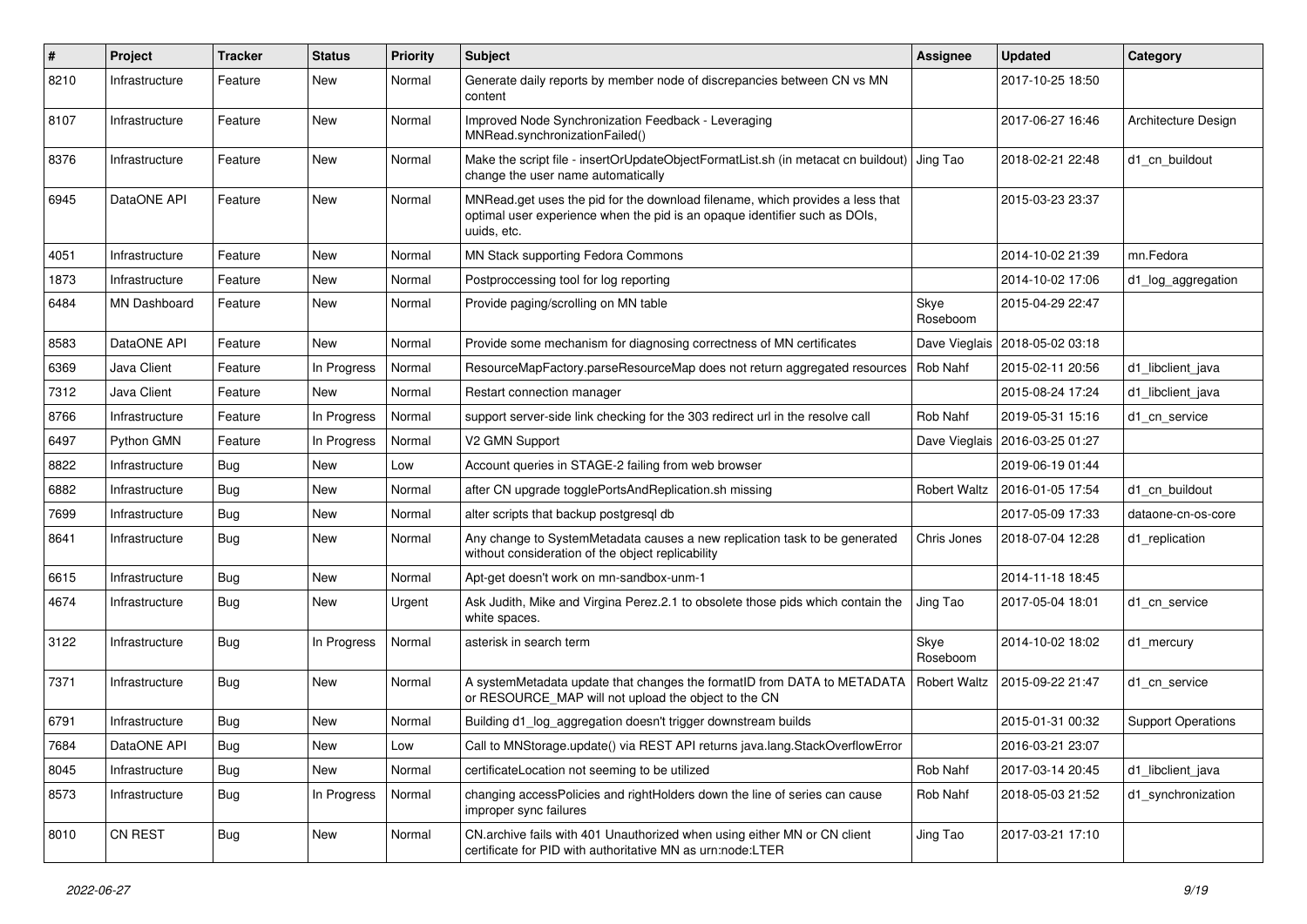| $\#$ | Project                 | <b>Tracker</b> | <b>Status</b> | <b>Priority</b> | Subject                                                                                                        | Assignee            | <b>Updated</b>   | Category              |
|------|-------------------------|----------------|---------------|-----------------|----------------------------------------------------------------------------------------------------------------|---------------------|------------------|-----------------------|
| 7601 | Infrastructure          | <b>Bug</b>     | New           | High            | CN checksum inconsistencies                                                                                    | Dave Vieglais       | 2016-01-26 19:29 |                       |
| 8867 | <b>CN REST</b>          | <b>Bug</b>     | New           | High            | CNCore.listChecksumAlgorithms() returns incorrect list                                                         | Jing Tao            | 2020-08-06 00:06 | d1 cn rest            |
| 2968 | Java Client             | <b>Bug</b>     | New           | Normal          | cn.getFormat() doesn't use cn associated with the CNode object                                                 | Rob Nahf            | 2015-02-11 20:56 | d1 libclient java     |
| 8698 | <b>CN REST</b>          | <b>Bug</b>     | New           | Normal          | CN Performance degradation                                                                                     |                     | 2018-09-13 21:05 | d1 cn rest            |
| 8740 | <b>CN REST</b>          | <b>Bug</b>     | New           | Normal          | CN resolve service returning 404 for some pids                                                                 |                     | 2019-01-22 18:41 | cn metacat            |
| 6070 | Infrastructure          | Bug            | New           | Normal          | CNs missing GOA objects                                                                                        | <b>Robert Waltz</b> | 2016-08-10 20:56 | d1 synchronization    |
| 7301 | <b>CN REST</b>          | <b>Bug</b>     | New           | Normal          | CN-stage allows connections to a MN that is operating a self-signed SSL server<br>certificate                  |                     | 2015-08-19 03:46 |                       |
| 8215 | Infrastructure          | Bug            | New           | Normal          | Consider how Subjects are compared (e.g. HTTP vs. HTTPS ORCID URIs)                                            |                     | 2017-11-07 22:11 |                       |
| 8051 | Infrastructure          | Bug            | In Progress   | Normal          | CORS-based CN calls fail using Internet Explorer on Windows                                                    | Chris Jones         | 2017-03-28 16:35 | dataone-cn-os-core    |
| 4300 | Infrastructure          | <b>Bug</b>     | <b>New</b>    | Low             | Create more appropriate "create" entry in the LogRecord for replicas                                           | Roger Dahl          | 2016-04-21 22:38 | d1 mn GMN             |
| 7523 | Infrastructure          | <b>Bug</b>     | In Progress   | Normal          | D1Client no longer updates stale NodeList                                                                      | Rob Nahf            | 2016-04-19 22:27 | d1 libclient java     |
| 8448 | Infrastructure          | <b>Bug</b>     | New           | Normal          | d1_cn_index_tool doesn't reindex an pid from a given file                                                      | Jing Tao            | 2018-03-02 22:06 | d1 indexer            |
| 8686 | Infrastructure          | <b>Bug</b>     | New           | Normal          | d1-index-task-processor failed with NPE                                                                        | Rob Nahf            | 2018-08-24 01:35 | d1 indexer            |
| 7933 | Infrastructure          | <b>Bug</b>     | New           | Normal          | d1-index-task-processor stops processing task queue                                                            | Jing Tao            | 2017-01-11 23:47 | d1 indexer            |
| 7322 | Java Client             | <b>Bug</b>     | Testing       | Normal          | D1Object stores data in memory, causes out of memory errors                                                    | Chris Jones         | 2015-08-28 00:15 | d1 libclient java     |
| 8161 | Infrastructure          | <b>Bug</b>     | New           | Normal          | d1-processing Out of Memory Error                                                                              | Dave Vieglais       | 2018-02-20 16:19 | d1_process_daemon     |
| 6060 | Infrastructure          | Bug            | New           | Normal          | dataone-cn-index install should fail if subtasks fail                                                          | <b>Robert Waltz</b> | 2016-08-10 20:58 | d1_cn_buildout        |
| 4142 | Infrastructure          | <b>Bug</b>     | New           | Normal          | dataone-cn-processdaemon prerm needs to be reconfiguration friendly                                            | <b>Robert Waltz</b> | 2016-08-10 20:58 | d1 cn buildout        |
| 3658 | DataONE API             | <b>Bug</b>     | New           | Normal          | Deleting objects breaks obsoletes chain traversal                                                              | Chris Jones         | 2015-01-19 22:29 |                       |
| 8106 | Infrastructure          | <b>Bug</b>     | Testing       | Normal          | Difficulty Distinguishing Between Different Kinds of Failed Sync "Not Found"<br><b>Error Messages</b>          | Rob Nahf            | 2018-02-20 16:57 | d1_synchronization    |
| 8696 | Infrastructure          | <b>Bug</b>     | New           | Urgent          | double indexing of a resource map and another not processed because of<br>resource contention (lock) on member | Rob Nahf            | 2018-09-12 00:22 | d1_indexer            |
| 7896 | <b>Member Nodes</b>     | Bug            | In Progress   | Normal          | Dryad data sets don't mark new versions correctly in SystemMetadata with<br>obsoletes/obsoletedBy              | Monica Ihli         | 2017-07-24 10:10 |                       |
| 8196 | Infrastructure          | Bug            | New           | Normal          | Duplicated replicas in the system metadata                                                                     | Jing Tao            | 2017-10-18 17:19 | d1 replication        |
| 7178 | Infrastructure          | <b>Bug</b>     | New           | Normal          | duplicate replica information on mn-demo-5                                                                     | <b>Robert Waltz</b> | 2015-07-01 20:14 | d1 replication        |
| 8630 | <b>CN REST</b>          | <b>Bug</b>     | New           | Normal          | equivalentIdentity values use uppercase letters when the same person subject<br>values are lowercase           |                     | 2018-06-26 14:15 | d1_identity_manager   |
| 7298 | <b>Python Libraries</b> | Bug            | New           | Normal          | escapeQueryTerm should be a module method not a class method                                                   | Dave Vieglais       | 2015-08-18 15:06 | d1_libclient_python   |
| 8733 | CN REST                 | Bug            | New           | Normal          | Exception handling in ForesiteResourceMap needs improvement                                                    | Jing Tao            | 2018-10-12 20:09 | d1_cn_index_processo  |
| 8228 | Infrastructure          | <b>Bug</b>     | New           | Normal          | Excessive replicas requested by integration test                                                               | Rob Nahf            | 2018-03-02 21:52 | d1_integration        |
| 7698 | Infrastructure          | <b>Bug</b>     | New           | Low             | Exclude SLF4J jars in d1 solr extensions.jar                                                                   |                     | 2016-03-28 16:22 | d1_cn_solr_extensions |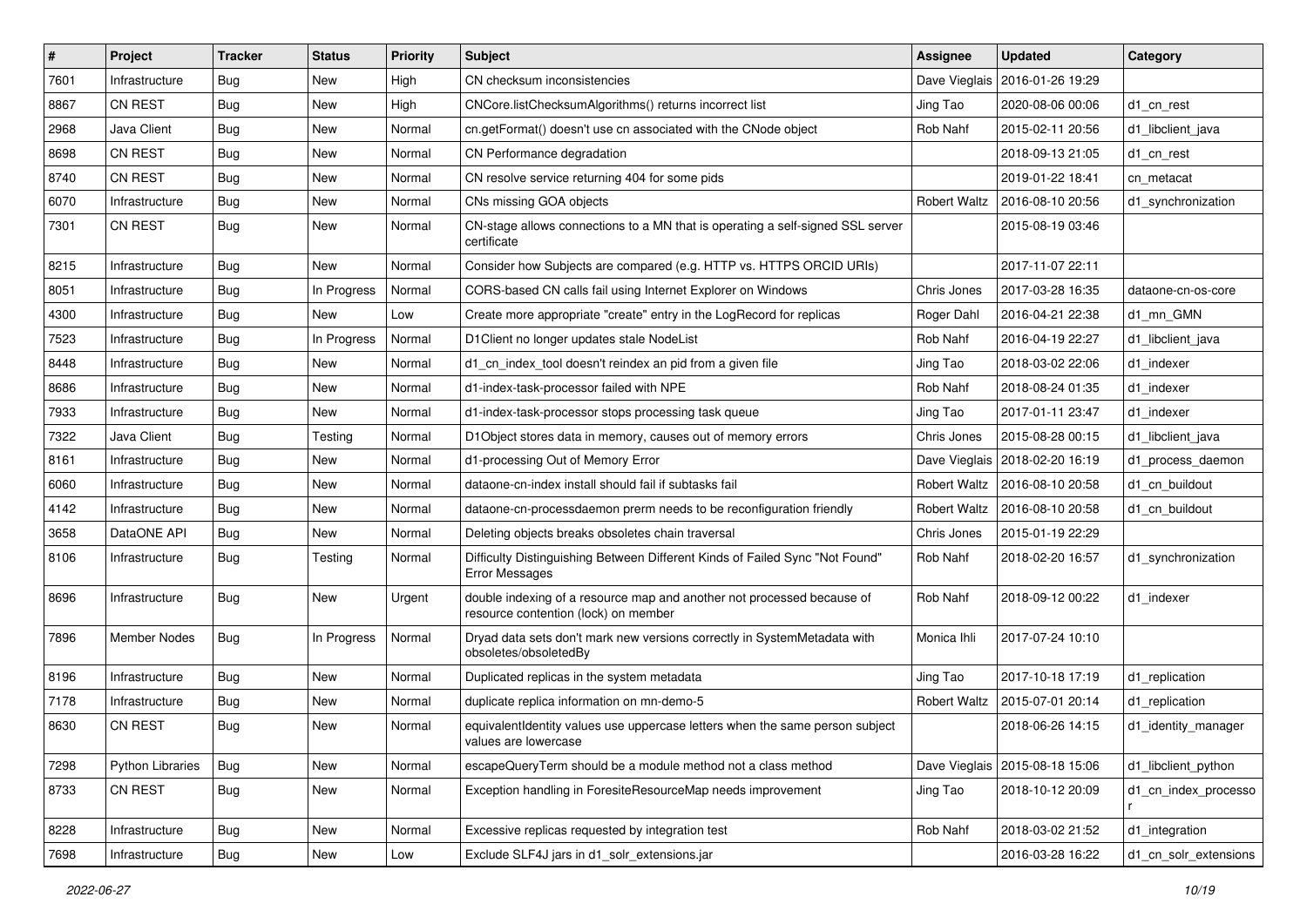| $\sharp$ | <b>Project</b> | <b>Tracker</b> | <b>Status</b> | <b>Priority</b> | Subject                                                                                                                           | <b>Assignee</b>     | <b>Updated</b>   | Category                  |
|----------|----------------|----------------|---------------|-----------------|-----------------------------------------------------------------------------------------------------------------------------------|---------------------|------------------|---------------------------|
| 7578     | DataONE API    | <b>Bug</b>     | New           | Normal          | Fix 404 link to d1_instance_generator folder in documentation                                                                     |                     | 2016-01-08 22:01 | api documentation         |
| 4303     | Infrastructure | Bug            | New           | Low             | Fix potential bug where an object could be created and accepted for replication<br>simultaneously.                                | Roger Dahl          | 2016-04-21 22:38 | d1_mn_GMN                 |
| 6766     | Python GMN     | Bug            | New           | Normal          | FYI ONLY: GMN local install with self-signed CA certificate breaks with new SSL<br>support in Python 2.7.9                        |                     | 2015-01-20 18:53 |                           |
| 8052     | Infrastructure | Bug            | New           | Normal          | Geohashed value is incorrect                                                                                                      | Peter<br>Slaughter  | 2017-04-07 22:06 | d1_indexer                |
| 8500     | Infrastructure | Bug            | New           | High            | Geohash not calculated properly                                                                                                   | Jing Tao            | 2018-03-14 17:06 | d1_indexer                |
| 6767     | Python GMN     | Bug            | New           | Normal          | GMN crashes if the replication target is not responding                                                                           | Roger Dahl          | 2016-04-14 14:19 |                           |
| 6614     | Python GMN     | Bug            | In Progress   | Normal          | GMN describe not returning DescribeResponse for IARC MN                                                                           | Roger Dahl          | 2016-04-21 22:37 |                           |
| 7739     | Python GMN     | Bug            | New           | Normal          | GMN Django models need to be adjusted for var char content greater than 1024<br>character length                                  | Roger Dahl          | 2016-04-14 14:47 |                           |
| 7759     | Python GMN     | <b>Bug</b>     | <b>New</b>    | Normal          | GMN docs refer to /portal for identity management                                                                                 | Roger Dahl          | 2017-03-28 16:45 |                           |
| 7740     | Python GMN     | <b>Bug</b>     | New           | High            | GMN fails to write system metadata during a refresh under unknown conditions                                                      | Roger Dahl          | 2016-04-14 14:56 |                           |
| 6868     | Python GMN     | <b>Bug</b>     | New           | Normal          | GMN filters objects in list objects method from non-authenticated,<br>non-rights-holder users                                     | Roger Dahl          | 2016-04-14 14:19 |                           |
| 7738     | Python GMN     | Bug            | New           | High            | GMN perpetually retries system metadata updates after failures                                                                    | Roger Dahl          | 2016-04-14 14:26 |                           |
| 7651     | Python GMN     | Bug            | New           | High            | GMN returns two different dateSysMetadataModified dateTime stamps for same<br>object                                              | Roger Dahl          | 2016-04-14 14:17 |                           |
| 7825     | Infrastructure | Bug            | New           | Normal          | Hazelcast service stops working after a while                                                                                     | Jing Tao            | 2016-06-07 18:53 | Metacat                   |
| 7528     | DataONE API    | Bug            | New           | Normal          | Incorrect argument name documented for CNCore.reserveldentier                                                                     |                     | 2015-12-08 19:51 | api documentation         |
| 6044     | Infrastructure | <b>Bug</b>     | New           | Normal          | Indexer needs port 5432 open to localhost during postinst                                                                         | <b>Robert Waltz</b> | 2015-01-06 18:17 | d1_cn_buildout            |
| 8731     | Infrastructure | Bug            | New           | Normal          | Indexing solr client method is building query with too many ORs, causing errors                                                   | Rob Nahf            | 2018-10-04 22:25 | d1_indexer                |
| 8724     | Infrastructure | Bug            | New           | Normal          | index out of bounds error in PortalCertificateManager                                                                             | Rob Nahf            | 2018-10-02 19:11 | d1 portal                 |
| 8361     | Infrastructure | <b>Bug</b>     | New           | Normal          | index processor throws unhandled NPE if task systemMetadata is null                                                               | Rob Nahf            | 2018-03-22 16:54 | d1 indexer                |
| 8541     | Infrastructure | Bug            | New           | Normal          | index shutdown threw exception                                                                                                    | Rob Nahf            | 2018-04-12 16:44 | d1_indexer                |
| 8570     | Infrastructure | <b>Bug</b>     | New           | Normal          | index task not generated for a newly synchronized object                                                                          | Jing Tao            | 2018-04-20 20:51 | d1 indexer                |
| 8571     | Infrastructure | <b>Bug</b>     | In Progress   | Normal          | IndexTool can't index a data object                                                                                               | Jing Tao            | 2018-04-23 20:13 | d1 indexer                |
| 4301     | Python GMN     | Bug            | New           | Low             | In the GMN integreation tester, add test to check that Last-Modified,<br>Content-Length and Content-Type fields are set correctly | Roger Dahl          | 2016-04-21 22:38 |                           |
| 3492     | Infrastructure | Bug            | In Progress   | Urgent          | Invalid PIDs in production (whitespace)                                                                                           | Jing Tao            | 2017-04-27 15:31 | <b>Support Operations</b> |
| 8815     | Infrastructure | Bug            | New           | Normal          | Investigate and fix failed sync/harvest of doi:10.18739/A2CH48                                                                    |                     | 2019-06-04 23:26 |                           |
| 8622     | Member Nodes   | <b>Bug</b>     | New           | High            | IOE repository is not responding                                                                                                  | Amy<br>Forrester    | 2019-03-05 20:54 |                           |
| 7432     | Java Client    | <b>Bug</b>     | In Progress   | Normal          | Java Client does not support idFilter for v2 release                                                                              | Rob Nahf            | 2019-06-14 18:47 | d1_libclient_java         |
| 8866     | Infrastructure | Bug            | New           | Normal          | Java client tools should set a custom user agent string                                                                           |                     | 2020-07-15 22:43 |                           |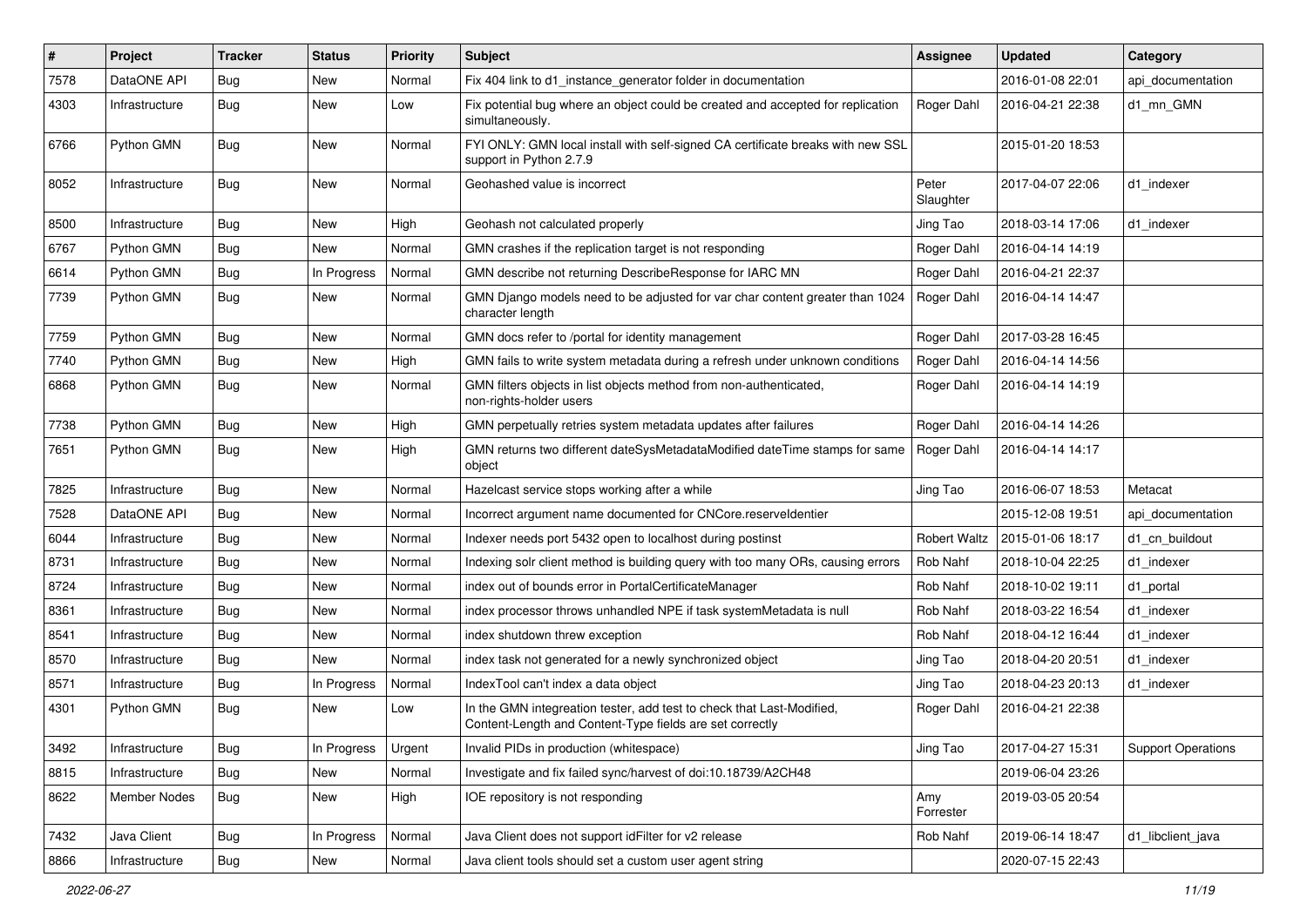| #    | Project        | <b>Tracker</b> | <b>Status</b> | <b>Priority</b> | <b>Subject</b>                                                                                                                             | Assignee                 | <b>Updated</b>   | Category                    |
|------|----------------|----------------|---------------|-----------------|--------------------------------------------------------------------------------------------------------------------------------------------|--------------------------|------------------|-----------------------------|
| 6062 | Infrastructure | Bug            | In Progress   | Normal          | Jenkins not cascading builds in trunk                                                                                                      | <b>Robert Waltz</b>      | 2016-08-10 20:56 | Environment.Developm<br>ent |
| 6765 | Java Client    | <b>Bug</b>     | New           | Normal          | jibx-maven-plugin incompatible with Java 8                                                                                                 | Rob Nahf                 | 2015-01-19 23:17 |                             |
| 2411 | Infrastructure | <b>Bug</b>     | In Progress   | Normal          | knb MNs and CNs allow self-signed certificates to connect                                                                                  | Chris Jones              | 2014-10-01 22:22 | Environment.Developm<br>ent |
| 8115 | Infrastructure | Bug            | New           | Normal          | LDAP logging is set to DEBUG on production CNs                                                                                             | Rob Nahf                 | 2017-12-26 18:29 | dataone-cn-os-core          |
| 3572 | Infrastructure | Bug            | New           | Normal          | LDAP not updated for Node when synchronized set to true                                                                                    | <b>Robert Waltz</b>      | 2014-10-01 22:56 | d1_cn_node_registry         |
| 5739 | CN REST        | Bug            | New           | Normal          | LDAP upgrades fail with purge of dataone-cn-os-core                                                                                        | <b>Robert Waltz</b>      | 2015-01-19 23:05 |                             |
| 3165 | Java Client    | <b>Bug</b>     | New           | Low             | Libclient caching does not respect accessPolicies                                                                                          | Rob Nahf                 | 2015-02-11 18:37 | d1_libclient_java           |
| 8603 | Infrastructure | Bug            | <b>New</b>    | Normal          | log aggregation incorrectly assigning location information                                                                                 | Dave Vieglais            | 2018-06-07 20:52 | d1_log_aggregation          |
| 8657 | Log Reporting  | Bug            | New           | Normal          | Log aggregation service not recording logs for the MNs - urn:node:TDAR and<br>urn:node:OTS_NDC                                             |                          | 2018-07-16 21:36 | d1_log_aggregation          |
| 7688 | Infrastructure | Bug            | New           | Normal          | LogAggregation unable to change BaseURLs upon updateNodeCapabilities<br>notification                                                       | Dave Vieglais            | 2018-01-02 12:02 | d1_log_aggregation          |
| 7664 | Python GMN     | Bug            | New           | Normal          | manage.py register_node_with_dataone generates "nodeReplicationPolicy"<br>XML fragment in node capabilities even when replication is false | Roger Dahl               | 2016-04-14 14:16 |                             |
| 3047 | Infrastructure | Bug            | In Progress   | Normal          | Metacat allows whitespace in Identifiers                                                                                                   | <b>Ben</b><br>Leinfelder | 2018-11-13 21:44 |                             |
| 3246 | Infrastructure | Bug            | <b>New</b>    | Low             | Metacat returns 500 instead of 404 in some cases                                                                                           | Ben<br>Leinfelder        | 2014-10-02 18:03 | Metacat                     |
| 3700 | Infrastructure | Bug            | New           | Normal          | MNodeService.replicate will not request new object if existing on MN                                                                       | Chris Jones              | 2015-01-06 19:43 | Metacat                     |
| 7666 | Infrastructure | <b>Bug</b>     | New           | Normal          | mnTestMPC repeating attempts to set replica status to FAILED                                                                               | Laura Moyers             | 2016-02-25 21:44 | Environment.Stage1          |
| 8380 | Infrastructure | <b>Bug</b>     | New           | Normal          | MN.update method doesn't check if the authoritativeMN is null on the system<br>metadata of the new object                                  | Jing Tao                 | 2018-03-02 21:53 | Metacat                     |
| 5321 | Infrastructure | Bug            | New           | Normal          | Multiple Hazelcast Client connections to same storage instance                                                                             | <b>Robert Waltz</b>      | 2016-08-10 20:58 | d1_process_daemon           |
| 8046 | Infrastructure | Bug            | New           | Normal          | Mutable Member Nodes orphan unhosted objects                                                                                               |                          | 2017-03-15 17:40 | Architecture Design         |
| 8069 | Infrastructure | <b>Bug</b>     | New           | Normal          | Name from ORCID incorrectly parsed                                                                                                         | <b>Ben</b><br>Leinfelder | 2017-04-12 20:28 | d1 portal servlet           |
| 7746 | CN REST        | Bug            | In Progress   | Normal          | Node registration update fails when <contactsubject> spans multiple lines</contactsubject>                                                 | Rob Nahf                 | 2016-04-26 17:30 | d1 cn noderegistry          |
| 7440 | <b>CN REST</b> | <b>Bug</b>     | New           | Normal          | Non-discernable error during synchronization affecting (mostly)<br>urn:node:mnTestAEKOS - "Client is shutdown."                            |                          | 2015-10-20 14:46 |                             |
| 8735 | Infrastructure | Bug            | In Progress   | Normal          | NPE in IndexTask causes indexing job to fail                                                                                               | Rob Nahf                 | 2018-10-18 18:33 | d1 indexer                  |
| 8821 | Infrastructure | Bug            | New           | Normal          | Object doi:10.18739/A2610VR7Z fails to index on CN                                                                                         | Jing Tao                 | 2019-06-19 00:06 |                             |
| 8722 | Infrastructure | Bug            | New           | High            | Object in search index but systemmetadata is not available.                                                                                | Jing Tao                 | 2018-10-03 17:48 |                             |
| 6041 | Infrastructure | Bug            | New           | Normal          | obsoletedBy field serialized with newline after pid                                                                                        | <b>Robert Waltz</b>      | 2014-09-25 17:36 |                             |
| 7858 | Infrastructure | <b>Bug</b>     | New           | Normal          | Obsoleting a resource map clears the resourceMap field for the obsoleted<br>package                                                        |                          | 2017-03-28 16:20 | d1_indexer                  |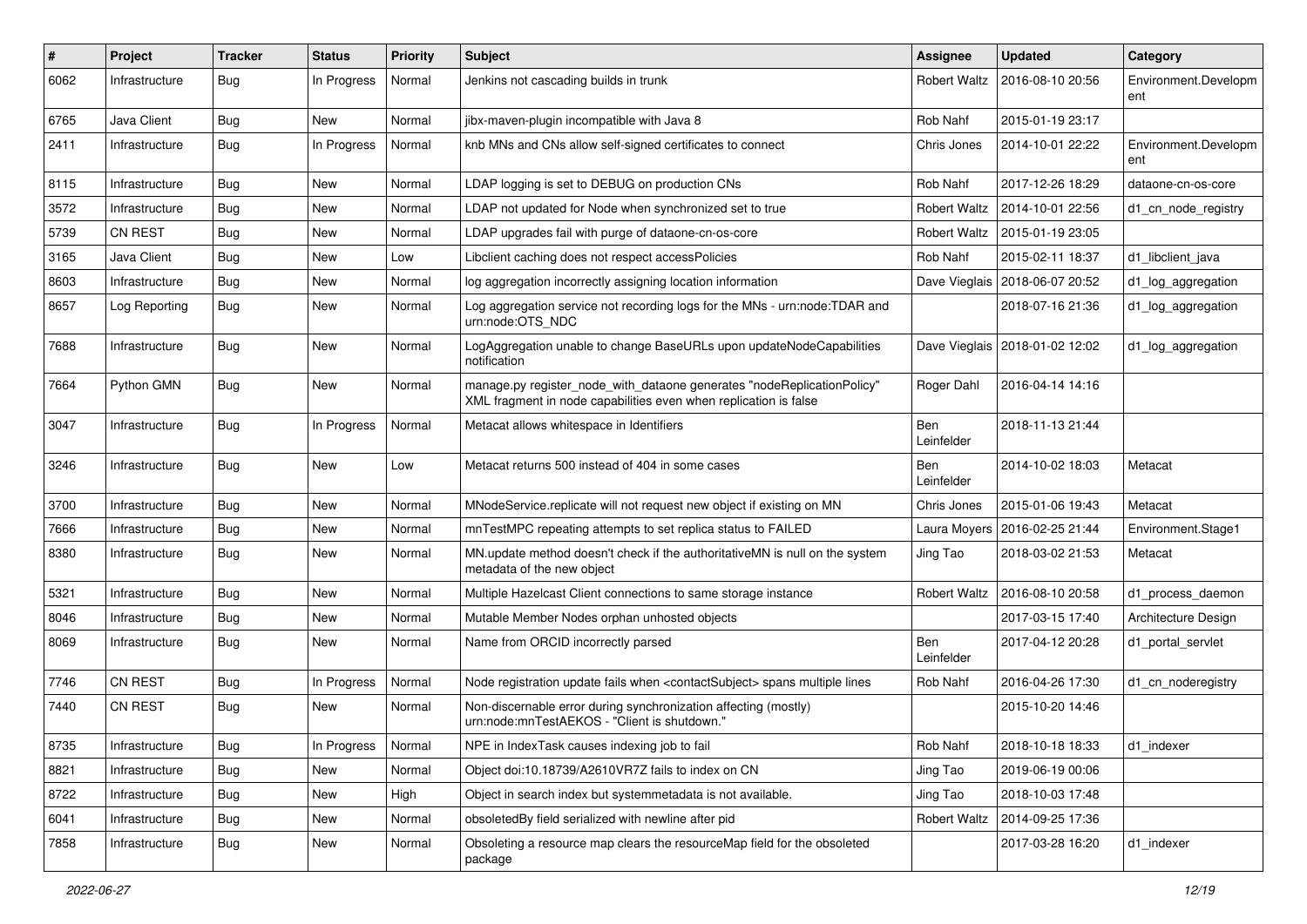| $\pmb{\#}$ | Project                 | <b>Tracker</b> | <b>Status</b> | <b>Priority</b> | <b>Subject</b>                                                                                                        | <b>Assignee</b>     | <b>Updated</b>                   | Category                 |
|------------|-------------------------|----------------|---------------|-----------------|-----------------------------------------------------------------------------------------------------------------------|---------------------|----------------------------------|--------------------------|
| 4129       | Infrastructure          | <b>Bug</b>     | New           | Normal          | Only configure ufw ports for machines in xml configuration file                                                       | <b>Robert Waltz</b> | 2016-08-10 20:47                 | d1 cn buildout           |
| 3675       | Infrastructure          | Bug            | <b>New</b>    | High            | package relationships not available for archived objects                                                              | Rob Nahf            | 2018-09-21 21:01                 | d1 indexer               |
| 8123       | Infrastructure          | <b>Bug</b>     | Testing       | Normal          | portal hazelcast client should load config directly from xml                                                          | Rob Nahf            | 2017-12-26 18:20                 | d1 portal servlet        |
| 7868       | Infrastructure          | <b>Bug</b>     | New           | Normal          | potential gaps between log harvests                                                                                   | Rob Nahf            | 2017-03-23 15:40                 | d1_log_aggregation       |
| 4211       | Infrastructure          | <b>Bug</b>     | <b>New</b>    | Normal          | Potential race condition between archive and replication                                                              | Chris Jones         | 2014-09-25 17:19                 | d1 cn service            |
| 7489       | <b>CN REST</b>          | <b>Bug</b>     | New           | Normal          | processing daemon common-logging misconfigured                                                                        | <b>Robert Waltz</b> | 2016-01-21 17:18                 | d1 cn process daemo<br>n |
| 7291       | Python GMN              | Bug            | New           | Normal          | pypi distribution does not have all files                                                                             | Roger Dahl          | 2016-04-14 14:57                 |                          |
| 6755       | Python CLI              | <b>Bug</b>     | New           | Normal          | python CLI install instructions fail                                                                                  | Roger Dahl          | 2018-01-09 02:44                 |                          |
| 6789       | Java Client             | Bug            | In Progress   | Normal          | Read API calls to the CN are hanging                                                                                  | Rob Nahf            | 2016-05-07 07:59                 |                          |
| 8182       | Infrastructure          | <b>Bug</b>     | New           | Normal          | relationships defined using SIDs in resource maps don't stay current                                                  | Rob Nahf            | 2017-09-12 00:13                 | d1_indexer               |
| 8379       | Infrastructure          | <b>Bug</b>     | New           | Normal          | remove or improve AuthLdap.getGroups logging statement                                                                | Jing Tao            | 2018-02-27 16:51                 | Metacat                  |
| 8640       | Infrastructure          | <b>Bug</b>     | New           | Normal          | Replication includes "down" nodes as replication targets                                                              | Chris Jones         | 2018-07-04 11:29                 | d1 replication           |
| 8642       | Infrastructure          | <b>Bug</b>     | New           | Normal          | Replication tasks apparently not deleted from backing store in a timely fashion                                       | Dave Vieglais       | 2018-07-05 12:11                 | d1 replication           |
| 8093       | Infrastructure          | Bug            | <b>New</b>    | Normal          | resource map index processing is inefficient (2sec / referenced object)                                               | Rob Nahf            | 2017-05-10 20:00                 | d1 indexer               |
| 8536       | Infrastructure          | Bug            | In Progress   | Normal          | resource Map update when metadata SID is used is not indexed                                                          | Rob Nahf            | 2018-04-12 20:55                 | d1 indexer               |
| 7936       | Infrastructure          | <b>Bug</b>     | New           | Normal          | Same pid with different status exists in the index task table                                                         | Jing Tao            | 2017-02-27 18:07                 | d1 indexer               |
| 7918       | <b>CN REST</b>          | Bug            | <b>New</b>    | Normal          | SEAD object only partially synchronized - missing<br>autogen.2016092916012224122 document from /var/metacat/documents | Dave Vieglais       | 2016-10-21 18:00                 | cn metacat               |
| 7570       | Infrastructure          | Bug            | In Progress   | Normal          | Search UI requests cause Out of Memory Error                                                                          | Jing Tao            | 2017-04-26 21:01                 | d1_indexer               |
| 8844       | <b>Member Nodes</b>     | Bug            | <b>New</b>    | Normal          | Server certificate is expired                                                                                         |                     | 2019-10-08 18:27                 |                          |
| 8843       | <b>Member Nodes</b>     | Bug            | New           | Normal          | Server certificate is expired                                                                                         |                     | 2019-10-08 15:14                 |                          |
| 8845       | <b>Member Nodes</b>     | Bug            | New           | Normal          | Server is returning a 500 error.                                                                                      |                     | 2019-10-08 15:20                 |                          |
| 7299       | <b>Python Libraries</b> | <b>Bug</b>     | New           | Normal          | SolrConnection fails if persistent property is not set to True                                                        | Roger Dahl          | 2016-04-20 19:45                 | d1 libclient python      |
| 7954       | Infrastructure          | Bug            | New           | Normal          | SyncFailedTask:submitSynchronizationFailed does not provide cert when<br>connecting to MN                             | Roger Dahl          | 2017-04-19 18:55                 | d1 synchronization       |
| 8655       | Infrastructure          | Bug            | New           | High            | Synchronization died with OOM                                                                                         |                     | 2018-07-13 11:24                 |                          |
| 8827       | Infrastructure          | <b>Bug</b>     | New           | Normal          | synchronization doesn't update dateSystemMetadataModified if that's the only<br>field that changed                    | Rob Nahf            | 2019-07-11 21:26                 | d1_synchronization       |
| 6011       | Infrastructure          | <b>Bug</b>     | New           | Normal          | Synchronization fails from max syncobjectqueue size                                                                   | Robert Waltz        | 2016-01-05 17:52                 | d1_synchronization       |
| 8783       | Infrastructure          | <b>Bug</b>     | <b>New</b>    | Normal          | synchronization re-created 26k map entries in<br>SyncQueueFacade.nodeIdRoundRobin                                     | Rob Nahf            | 2019-04-02 20:10                 | d1 synchronization       |
| 7687       | CN REST                 | Bug            | <b>New</b>    | Normal          | Synchronization unable to change BaseURLs upon updateNodeCapabilities<br>notification                                 | Rob Nahf            | 2016-07-22 19:22                 | d1 synchronization       |
| 8076       | Infrastructure          | Bug            | New           | High            | sysmeta can not be retrieved for some objects                                                                         |                     | Dave Vieglais   2017-04-22 01:54 | dataone-cn-rest-service  |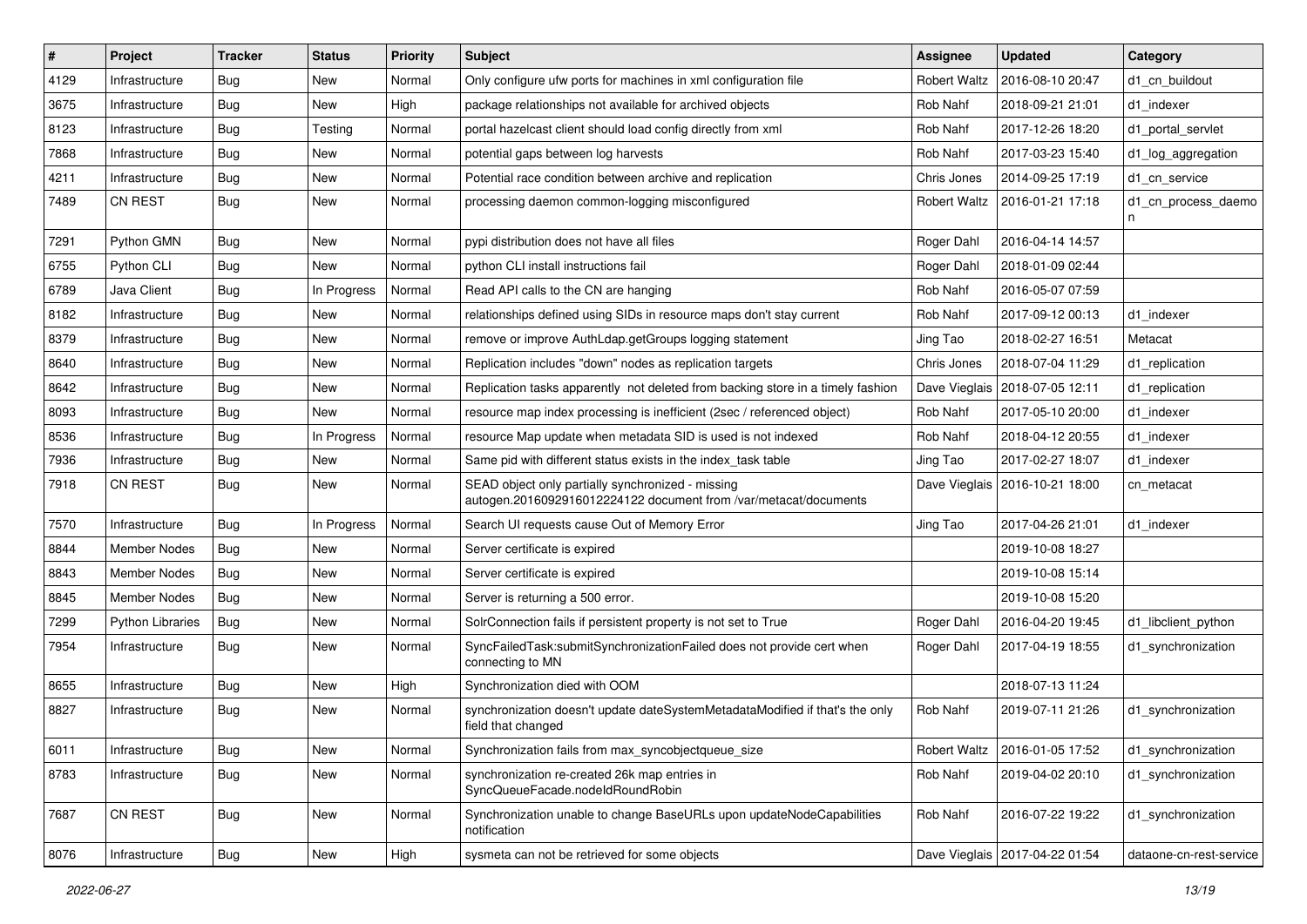| ∦    | Project             | <b>Tracker</b> | <b>Status</b> | Priority | <b>Subject</b>                                                                                                 | <b>Assignee</b>     | <b>Updated</b>                   | Category                    |
|------|---------------------|----------------|---------------|----------|----------------------------------------------------------------------------------------------------------------|---------------------|----------------------------------|-----------------------------|
| 7161 | <b>CN REST</b>      | <b>Bug</b>     | New           | Normal   | TERN object fails to be indexed by Solr, but successfully synchronized                                         |                     | 2015-06-05 18:04                 | d1_synchronization          |
| 8846 | <b>Member Nodes</b> | Bug            | New           | Normal   | TFRI node unresponsive                                                                                         |                     | 2019-10-08 15:26                 |                             |
| 4176 | Infrastructure      | <b>Bug</b>     | New           | Normal   | The archive method in CN doesn't call back to the authoritative and replica MNs.                               |                     | 2014-10-01 21:25                 |                             |
| 7967 | Infrastructure      | Bug            | In Progress   | Normal   | The CN is not following the xml schema definition when creating dataone<br>exceptions                          |                     | Dave Vieglais   2018-05-23 18:13 | Architecture Design         |
| 8043 | Infrastructure      | Bug            | New           | Normal   | The origin field for EML documents isn't properly extracted when references are<br>used                        | Jing Tao            | 2019-02-12 18:45                 | d1_indexer                  |
| 8860 | CN REST             | <b>Bug</b>     | New           | Normal   | /token endpoint doesn't set a content-type and character encoding                                              |                     | 2020-02-29 01:00                 | d1 portal                   |
| 8195 | Infrastructure      | <b>Bug</b>     | In Progress   | High     | Tomcat out of memory error                                                                                     | Dave Vieglais       | 2017-12-26 20:01                 |                             |
| 7370 | Infrastructure      | Bug            | New           | Normal   | TypeFactory.convertTypeFromType does not use xmlValue comparisons for<br>Enum conversions                      | Rob Nahf            | 2015-09-21 16:07                 | d1 common java              |
| 6542 | Infrastructure      | Bug            | New           | Normal   | Unable to add metadata document on mndemo8                                                                     |                     | 2014-10-30 16:30                 | Environment.Developm<br>ent |
| 7919 | Infrastructure      | Bug            | New           | High     | unloadable system metadata in CNs by Hazelcast                                                                 |                     | 2016-11-01 19:30                 | Metacat                     |
| 7097 | Infrastructure      | <b>Bug</b>     | New           | Normal   | v1 call to CN.search() yields a NoClassDef exception for boucncycastle                                         | Rob Nahf            | 2015-05-12 18:46                 |                             |
| 8850 | Infrastructure      | <b>Bug</b>     | New           | Normal   | v2.3.11 RdfXmlSubprocessor / HttpService.getDocumentBySeriesId can be<br>wrong                                 | Jing Tao            | 2019-11-06 18:32                 | d1_indexer                  |
| 4067 | Infrastructure      | <b>Bug</b>     | New           | Normal   | Validate Node stream in MultipartHttpServletRequest in register and<br>updateNodeCapabilities.                 | <b>Robert Waltz</b> | 2016-08-10 21:01                 | d1 cn service               |
| 3869 | Infrastructure      | Bug            | New           | Normal   | wrong key set in portal/WEB-INF/client.xml                                                                     | <b>Robert Waltz</b> | 2016-08-10 20:58                 | d1_cn_buildout              |
| 5582 | Infrastructure      | <b>Bug</b>     | New           | Normal   | xinetd not supported via debian install                                                                        | <b>Robert Waltz</b> | 2014-10-02 19:27                 | d1 cn buildout              |
| 3878 | Infrastructure      | Task           | New           | Normal   | 4.2.1.1 Missing and Out-of-Date Documentation                                                                  | Dave Vieglais       | 2014-09-24 18:27                 |                             |
| 3879 | Infrastructure      | Task           | New           | Normal   | 4.2.1.2 Missing Policies and Expectations                                                                      |                     | 2014-09-24 18:27                 | Environment.Productio<br>n  |
| 3880 | Infrastructure      | Task           | New           | Normal   | 4.2.1.3 CILogon Extension Not Documented                                                                       |                     | 2014-09-24 18:27                 | Environment.Productio<br>n  |
| 3881 | Infrastructure      | Task           | New           | Normal   | 4.2.1.4 Definition of Verified User Lacking                                                                    | Dave Vieglais       | 2014-09-24 18:27                 | Documentation               |
| 7702 | Log Reporting       | Task           | New           | Normal   | abnormal strings in ipAddress field of solr                                                                    | <b>Robert Waltz</b> | 2016-06-22 17:18                 | d1_log_aggregation          |
| 7800 | <b>DUG</b>          | Task           | New           | Normal   | abstract reviews<br>(https://docs.google.com/document/d/1iZXCN4AWqYi5Z7wqMKb2o33QnQ_JAc<br>V0KVO4TeahHVA/edit) |                     | 2016-05-10 15:18                 |                             |
| 8236 | Infrastructure      | Task           | New           | Normal   | Acquire ORCID API key under KU membership                                                                      |                     | Dave Vieglais   2018-01-09 02:21 |                             |
| 3978 | Infrastructure      | Task           | In Progress   | Normal   | Add a CN reporting script that summarizes spatial data for the dashboard                                       | Chris Jones         | 2014-03-31 17:41                 | d1 dashboard                |
| 1646 | Infrastructure      | Task           | New           | Normal   | Add addFormat() to the CNCore API                                                                              |                     | 2016-06-22 16:51                 |                             |
| 3768 | Infrastructure      | Task           | New           | Normal   | Add canonical DataONE description paper to citing DataONE web-page                                             | Amber<br>Budden     | 2013-05-16 22:20                 | Community<br>Engagement     |
| 2344 | Infrastructure      | Task           | New           | Normal   | Add category for Ben's style sheets in Redmine                                                                 |                     | Dave Vieglais   2012-02-15 17:45 | <b>Support Operations</b>   |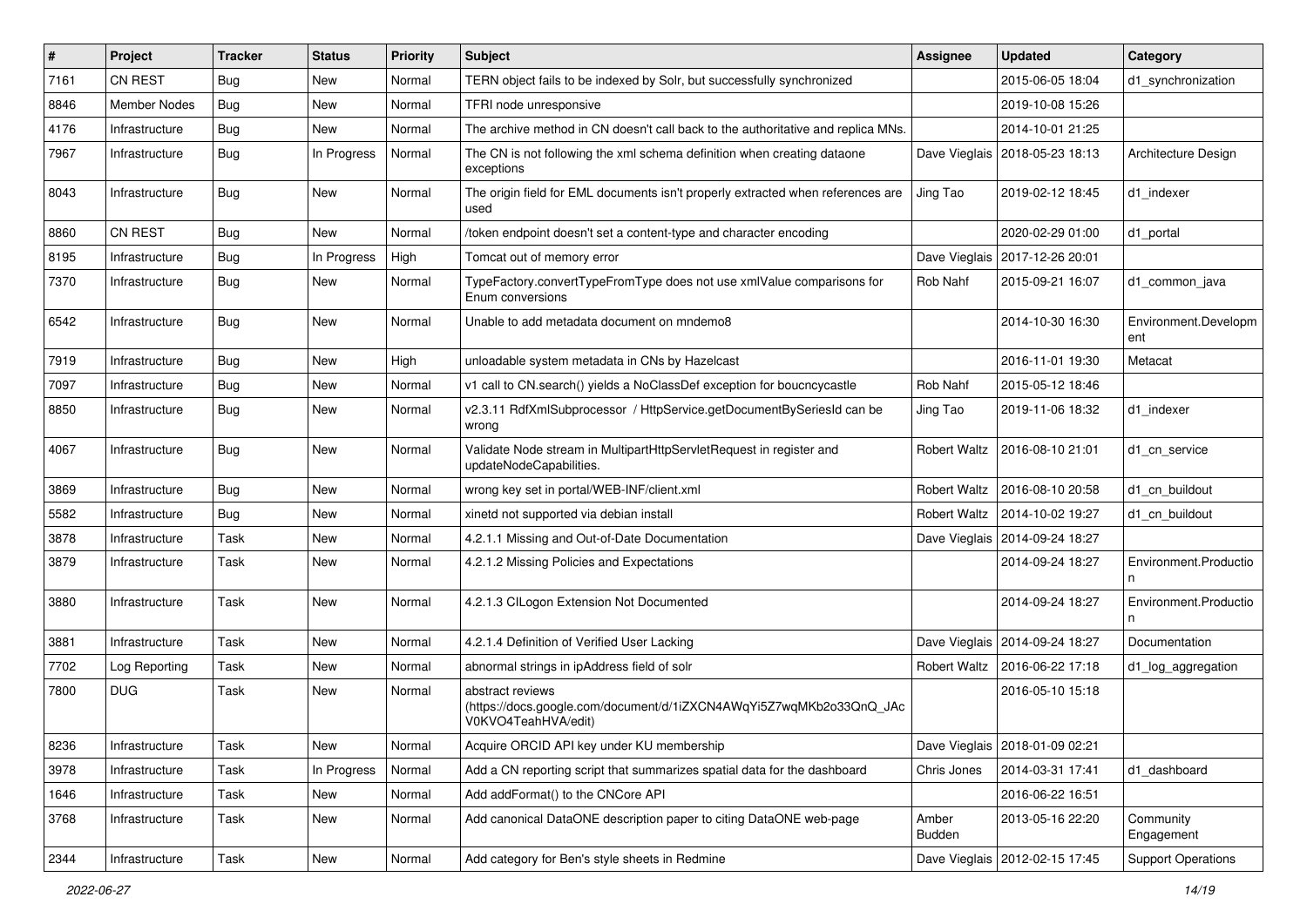| $\sharp$ | Project                 | <b>Tracker</b> | <b>Status</b> | <b>Priority</b> | Subject                                                                                  | <b>Assignee</b>          | <b>Updated</b>                   | Category            |
|----------|-------------------------|----------------|---------------|-----------------|------------------------------------------------------------------------------------------|--------------------------|----------------------------------|---------------------|
| 7256     | <b>Python Libraries</b> | Task           | New           | Normal          | add cnclient.synchronize method                                                          | Roger Dahl               | 2016-04-21 22:37                 |                     |
| 3166     | Infrastructure          | Task           | New           | Normal          | Add d1_common_java and d1_libclient_java and their depency jar                           |                          | 2012-08-31 17:15                 |                     |
| 3171     | Infrastructure          | Task           | New           | Normal          | Add d1_common_java d1_libclient_java and their dependency jar files to the<br>morpho lib |                          | 2012-08-31 17:27                 |                     |
| 7181     | <b>Python Libraries</b> | Task           | In Progress   | Normal          | add d1_libclient_python implementation                                                   |                          | Dave Vieglais   2016-04-21 22:37 | d1_libclient_python |
| 8587     | Member Nodes            | Task           | New           | Normal          | Add DataONE Logo to SanParks website                                                     | Jing Tao                 | 2018-05-09 21:19                 |                     |
| 1159     | Infrastructure          | Task           | In Progress   | Normal          | Add description of Group creation and management to design specs.                        | Matthew<br>Jones         | 2014-10-01 20:47                 |                     |
| 3807     | Infrastructure          | Task           | New           | Normal          | Add documentation for Types. Query Engine Description                                    |                          | Dave Vieglais   2014-10-02 17:21 | Documentation       |
| 8754     | Infrastructure          | Task           | New           | Normal          | Add EML 2.2 to CN formats list                                                           |                          | Bryce Mecum   2018-12-19 00:54   |                     |
| 1585     | Infrastructure          | Task           | New           | Low             | add exec-maven-plugin to trigger python integration tests at verify phase.               | Rob Nahf                 | 2012-10-16 21:32                 |                     |
| 4102     | Infrastructure          | Task           | New           | Normal          | Add expiration policy for CNCore.reserveldentifier()                                     |                          | Dave Vieglais   2014-10-02 17:21 | Documentation       |
| 8529     | DataONE API             | Task           | New           | Normal          | Add field to Solr index that includes the obsolescence chain                             |                          | 2018-04-10 05:21                 |                     |
| 8804     | Infrastructure          | Task           | New           | Normal          | Add Idap backup config to cn os-core                                                     | Dave Vieglais            | 2019-05-21 12:32                 | dataone-cn-os-core  |
| 7765     | Python GMN              | Task           | New           | Normal          | Add "logrotate" capability as part of the GMN deployment                                 | Roger Dahl               | 2016-05-04 02:38                 |                     |
| 8528     | DataONE API             | Task           | New           | Normal          | Add MNRead.getVersions, CNRead.getVersions                                               |                          | 2018-04-03 19:26                 |                     |
| 7537     | Infrastructure          | Task           | New           | Normal          | add nodelist refreshes to NodeLocator classes                                            | Rob Nahf                 | 2015-12-10 16:59                 | d1_libclient_java   |
| 3721     | Java Client             | Task           | In Progress   | Normal          | add resource map validation routine to libclient_java                                    | Rob Nahf                 | 2015-02-11 20:42                 | d1_libclient_java   |
| 3357     | Infrastructure          | Task           | New           | Normal          | Address ISet iterator bug that only iterates over a subset of the ISet                   | Ben<br>Leinfelder        | 2012-12-12 16:54                 | Metacat             |
| 2492     | Infrastructure          | Task           | New           | Normal          | Add status page for given {pid}                                                          | Ben<br>Leinfelder        | 2012-03-15 02:02                 | d1_monitor          |
| 8753     | Infrastructure          | Task           | New           | Normal          | Add support for EML 2.2 (indexing, view)                                                 | <b>Bryce Mecum</b>       | 2018-12-19 00:54                 |                     |
| 7137     | Python GMN              | Task           | Testing       | Normal          | Add support for V2 urls                                                                  |                          | Dave Vieglais   2016-03-25 01:27 |                     |
| 3466     | Infrastructure          | Task           | New           | Normal          | Add synthetic key to systemMetadata table                                                | <b>Ben</b><br>Leinfelder | 2013-01-08 18:30                 |                     |
| 4059     | Infrastructure          | Task           | New           | Normal          | Add test to verify node is reporting correct nodeld in log records                       | Rob Nahf                 | 2013-10-07 19:10                 |                     |
| 8362     | Infrastructure          | Task           | New           | Normal          | Add the indication that the cn account list is sliced                                    |                          | 2018-02-12 17:48                 |                     |
| 7427     | <b>Python Libraries</b> | Task           | New           | Normal          | adjust API signatures in python libraries                                                |                          | Dave Vieglais   2016-03-25 01:11 | d1_libclient_python |
| 8205     | Infrastructure          | Task           | New           | Normal          | Adjust memory allocation to Tomcat7 on CNs                                               |                          | 2017-10-24 15:33                 |                     |
| 8747     | Infrastructure          | Task           | New           | Normal          | Adjust package configuration to persist changes between updates                          | Dave Vieglais            | 2018-11-16 17:32                 |                     |
| 8809     | CN REST                 | Task           | New           | Normal          | Adjust portal properties for certificate configuration                                   |                          | 2019-05-21 12:57                 |                     |
| 4675     | Infrastructure          | Task           | New           | Normal          | Administratively delete those pids with the white spaces                                 |                          | 2014-09-24 18:09                 |                     |
| 1527     | Infrastructure          | Task           | New           | Normal          | Allow AccessPolicy to be set for groups                                                  | Matthew<br>Jones         | 2014-10-01 20:47                 |                     |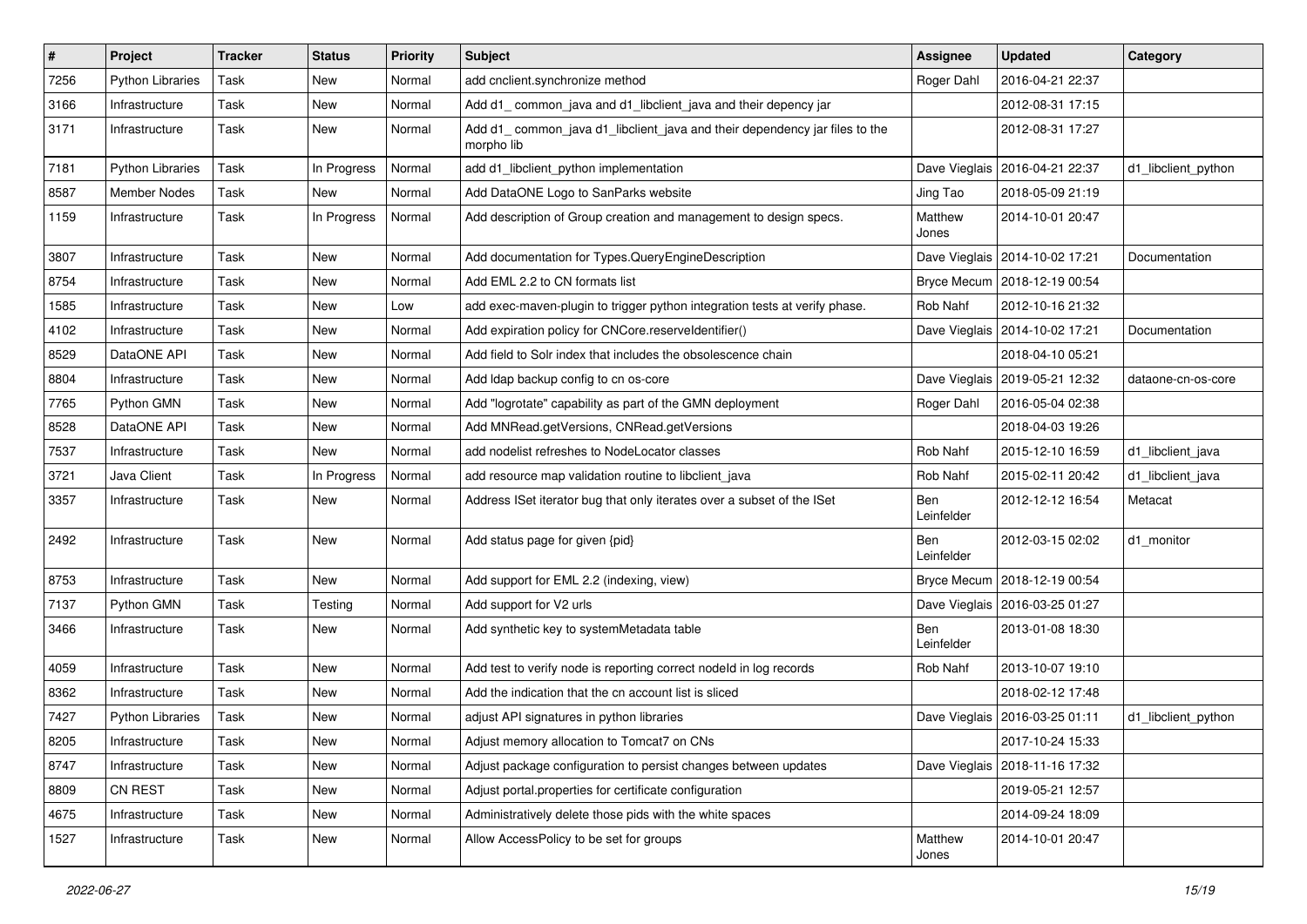| $\vert$ # | Project             | <b>Tracker</b> | <b>Status</b> | <b>Priority</b> | Subject                                                                                                    | Assignee         | <b>Updated</b>                   | Category              |
|-----------|---------------------|----------------|---------------|-----------------|------------------------------------------------------------------------------------------------------------|------------------|----------------------------------|-----------------------|
| 3076      | Infrastructure      | Task           | New           | Normal          | Allow user to specify Morpho storage directory                                                             |                  | 2013-03-02 05:29                 | Morpho                |
| 4666      | Java Client         | Task           | New           | Normal          | All types have the same serialVersionUID (10000000)                                                        |                  | 2015-02-11 20:08                 |                       |
| 7750      | <b>CN REST</b>      | Task           | New           | Normal          | apply business rules on the CN that Subject strings will be stripped of leading<br>and trailing whitespace |                  | 2016-04-26 17:30                 |                       |
| 4053      | Infrastructure      | Task           | In Progress   | Normal          | Architect OPeNDAP MN                                                                                       | Dave Vieglais    | 2013-10-06 20:11                 | mn.OPeNDAP            |
| 6754      | Infrastructure      | Task           | New           | Normal          | Architecture API loose ends                                                                                | Dave Vieglais    | 2015-01-13 18:54                 | Architecture Design   |
| 7929      | <b>Member Nodes</b> | Task           | In Progress   | Normal          | Archive content for SEAD                                                                                   |                  | 2016-11-09 17:11                 |                       |
| 3518      | <b>Member Nodes</b> | Task           | New           | Normal          | Arctos: New MN discussion                                                                                  | Dave Vieglais    | 2013-01-25 18:27                 |                       |
| 8590      | <b>Member Nodes</b> | Task           | New           | Normal          | <b>ARM: Requirements Analysis</b>                                                                          |                  | 2018-05-10 20:50                 |                       |
| 8235      | Infrastructure      | Task           | New           | Normal          | Arrange with KU library to make use of ORCID membership to support<br>DataONE authentication               | Dave Vieglais    | 2018-01-09 02:01                 |                       |
| 7525      | <b>DUG</b>          | Task           | New           | Normal          | assessment effort update                                                                                   |                  | 2015-12-07 22:25                 |                       |
| 8739      | Infrastructure      | Task           | In Progress   | Normal          | Attempting to set ulimit results in error on UCSB systems                                                  | Jing Tao         | 2018-11-08 15:10                 | d1_process_daemon     |
| 2464      | Infrastructure      | Task           | New           | Normal          | Authentication - no space after comma in subjects                                                          | Dave Vieglais    | 2014-10-02 17:21                 | Documentation         |
| 2466      | Infrastructure      | Task           | New           | Normal          | Authentication - Remove references to Principal                                                            |                  | Dave Vieglais   2014-10-02 17:21 | Documentation         |
| 2465      | Infrastructure      | Task           | New           | Normal          | Authentication - Remove TODO about selecting format for principal name                                     | Dave Vieglais    | 2014-10-02 17:21                 | Documentation         |
| 8614      | <b>Member Nodes</b> | Task           | New           | Normal          | BCO-DMO: testing the member node                                                                           | Matthew<br>Jones | 2018-06-13 15:48                 |                       |
| 8522      | <b>Member Nodes</b> | Task           | In Progress   | Normal          | <b>CAFF: MN Communications</b>                                                                             | Amy<br>Forrester | 2018-04-11 14:48                 |                       |
| 8523      | <b>Member Nodes</b> | Task           | In Progress   | Normal          | CAFF: Technical Requirements & Design Planning                                                             | Amy<br>Forrester | 2018-06-14 14:21                 |                       |
| 3080      | Infrastructure      | Task           | <b>New</b>    | Normal          | Calling Dataone client library in morpho                                                                   |                  | 2013-03-02 05:28                 |                       |
| 3895      | Infrastructure      | Task           | New           | Normal          | Can we add bugs to a task in a story?                                                                      |                  | 2014-09-24 18:27                 |                       |
| 8672      | <b>Member Nodes</b> | Task           | New           | Normal          | CDL - upgrade GMN 2.4.0 to 3.0.4                                                                           | Roger Dahl       | 2018-08-23 17:13                 |                       |
| 7046      | <b>Member Nodes</b> | Task           | New           | High            | Certificate DC=org, DC=dataone, CN=osu.piscoweb.org expires in Prod<br>environment                         | Laura Moyers     | 2015-04-20 16:54                 |                       |
| 7926      | <b>DUG</b>          | Task           | New           | Normal          | Certification and standards for data repositories (e.g. ISO 17421:2012, Data<br>Seal of Approval)          |                  | 2016-11-08 22:00                 |                       |
| 5136      | Infrastructure      | Task           | New           | Normal          | Change DNS seetings on all DataONE VMs                                                                     | Chris Jones      | 2014-05-08 03:16                 | Environment.Productio |
| 2286      | Infrastructure      | Task           | New           | Low             | Change Exceptions.InvalidToken to Exceptions.InvalidSession                                                | Dave Vieglais    | 2014-10-02 17:21                 | Documentation         |
| 3063      | Infrastructure      | Task           | New           | Normal          | Change Mutability of Metadata documentation                                                                |                  | Dave Vieglais   2014-09-24 18:27 | Documentation         |
| 4722      | Infrastructure      | Task           | New           | Normal          | Clarify permissions for CN                                                                                 | Dave Vieglais    | 2014-10-02 17:21                 |                       |
| 1481      | Infrastructure      | Task           | New           | Normal          | Clarify spec that groups can own objects                                                                   | Matthew<br>Jones | 2014-10-01 20:47                 |                       |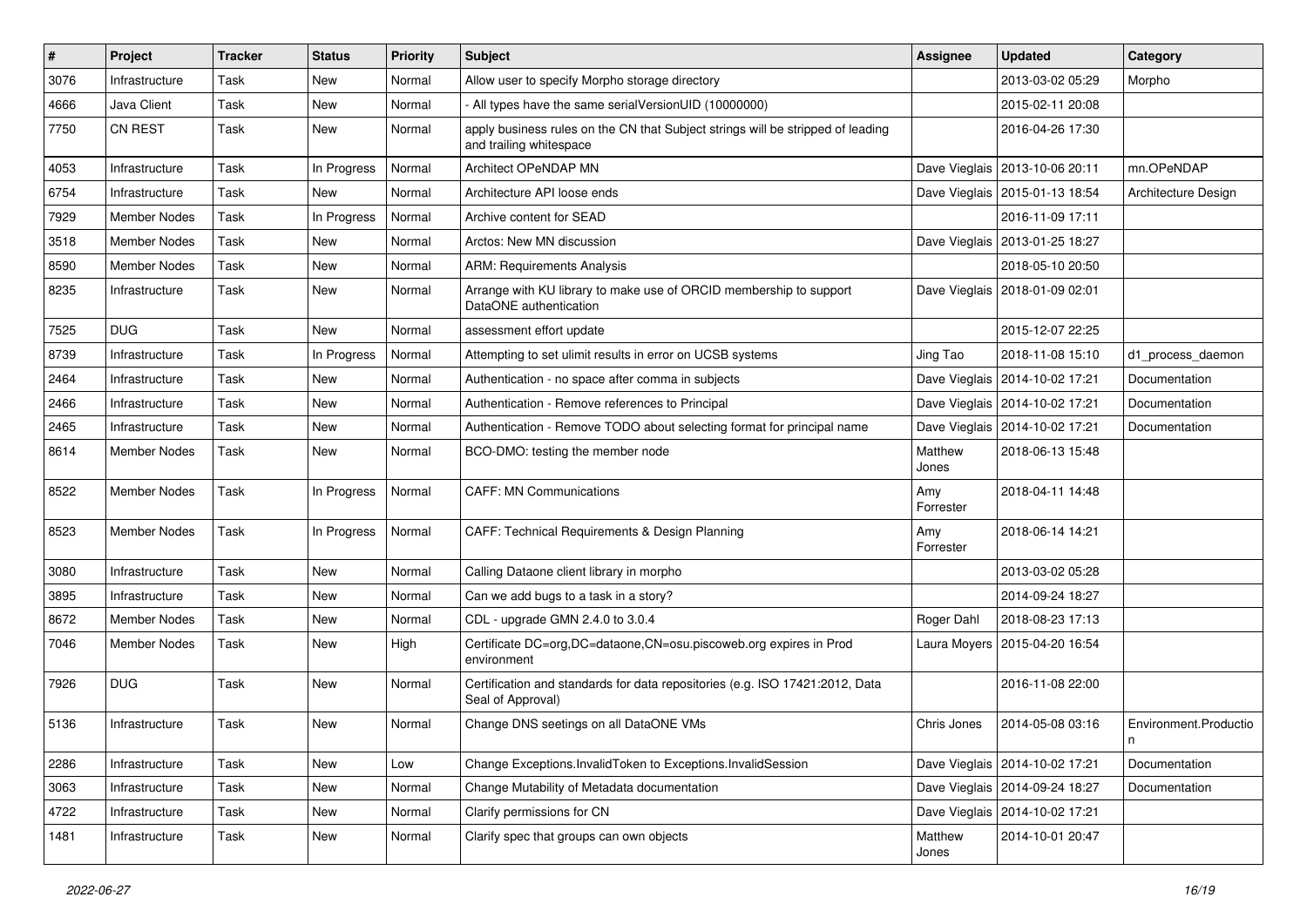| $\vert$ # | Project             | <b>Tracker</b> | Status      | <b>Priority</b> | <b>Subject</b>                                                                                    | <b>Assignee</b>   | <b>Updated</b>                   | Category                   |
|-----------|---------------------|----------------|-------------|-----------------|---------------------------------------------------------------------------------------------------|-------------------|----------------------------------|----------------------------|
| 1485      | Infrastructure      | Task           | New         | Normal          | Clean up authn requirements listing                                                               | Matthew<br>Jones  | 2014-10-01 20:47                 |                            |
| 6168      | Infrastructure      | Task           | New         | Normal          | CNAuthorization.setRightsHolder() returns 500 ServiceFailure                                      | Chris Jones       | 2014-08-29 16:01                 | d1 cn service              |
| 2342      | Infrastructure      | Task           | New         | Normal          | CNCore.reserveldentifier() - Update REST description                                              | Dave Vieglais     | 2014-10-02 17:21                 | Documentation              |
| 6250      | Infrastructure      | Task           | New         | Normal          | CN methods return 500 ServiceFailure when called with bogus test data and<br>without certificates | Chris Jones       | 2014-08-29 18:59                 | d1 cn service              |
| 7884      | Infrastructure      | Task           | New         | Normal          | CN portal log is misconfigured                                                                    | Rob Nahf          | 2016-09-09 20:18                 | d1_portal_servlet          |
| 3419      | Infrastructure      | Task           | In Progress | Normal          | CNRead.describe() does not return Content-Length header                                           | Chris Jones       | 2013-02-21 18:41                 | Metacat                    |
| 6166      | Infrastructure      | Task           | New         | Normal          | CNRead.getChecksum() returns Content-Type of text/csv while it should be an<br>xml type           | Chris Jones       | 2014-08-29 15:04                 | d1 cn service              |
| 3314      | Infrastructure      | Task           | New         | Normal          | CNRead.getQueryEngineDescription() - REST URL                                                     |                   | Dave Vieglais   2014-10-02 17:21 | Documentation              |
| 3315      | Infrastructure      | Task           | New         | Normal          | CNRead.query() - POST in addition to GET                                                          |                   | Dave Vieglais   2014-10-02 17:21 | Documentation              |
| 2394      | Infrastructure      | Task           | New         | Normal          | CNRead.search() - solr / SOLR                                                                     |                   | Dave Vieglais   2014-10-02 17:21 | Documentation              |
| 2131      | Infrastructure      | Task           | New         | Normal          | CNRegister.updateNodeCapabilities() - nodeid -> nodeld                                            |                   | Dave Vieglais   2014-10-02 17:21 |                            |
| 2054      | Infrastructure      | Task           | New         | Normal          | CNReplication.setReplicationPolicy(), updateReplicationMetadata()                                 |                   | Dave Vieglais   2014-10-02 17:21 | Documentation              |
| 2053      | Infrastructure      | Task           | New         | Normal          | CNReplication.setReplicationStatus() - Add info about serialVersion                               |                   | 2014-10-02 17:21                 |                            |
| 2475      | Infrastructure      | Task           | New         | Normal          | CNReplication.setReplicationStatus() - How to represent null                                      |                   | Dave Vieglais   2014-10-02 17:21 | Documentation              |
| 6706      | Infrastructure      | Task           | New         | Normal          | CN-SANDBOX initiated synchronization with mnTestLTER before node was<br>"approved"                | Robert Waltz      | 2015-10-09 17:38                 | Environment.Sandbox        |
| 7958      | Infrastructure      | Task           | In Progress | Normal          | CN sometimes sends invalid submitSynchronizationFailed document to MN                             | Rob Nahf          | 2017-01-04 17:23                 | d1_synchronization         |
| 8151      | Infrastructure      | Task           | New         | Normal          | CNs should verify that the authoritativeMN listed in SystemMetadata is a valid<br>ΜN              | Jing Tao          | 2017-07-19 21:32                 |                            |
| 3612      | Infrastructure      | Task           | New         | Normal          | CN SystemMetadata has incomplete obsoletedBy information                                          | Ben<br>Leinfelder | 2013-03-08 17:43                 | Environment.Productio<br>n |
| 6378      | Infrastructure      | Task           | Testing     | Normal          | code up the new strategy                                                                          | Rob Nahf          | 2016-06-22 16:53                 | d1_replication             |
| 3411      | Member Nodes        | Task           | New         | Normal          | Collate documents of relevance to MN deployment and operation                                     | Dave Vieglais     | 2012-12-01 18:33                 |                            |
| 3204      | <b>Member Nodes</b> | Task           | New         | Normal          | Collate MN metadata for review                                                                    | Mike Frame        | 2015-12-03 19:36                 |                            |
| 3208      | Member Nodes        | Task           | New         | Normal          | Collate node application metadata for the BIOTA - FAPESP MN                                       | Matthew<br>Jones  | 2015-12-03 19:36                 |                            |
| 3210      | <b>Member Nodes</b> | Task           | New         | Normal          | Collect application metadata for the AKN member node                                              | Ben<br>Leinfelder | 2013-01-08 19:23                 |                            |
| 3212      | <b>Member Nodes</b> | Task           | New         | Normal          | Collect metadata for the Taiwan TERN member node                                                  | Matthew<br>Jones  | 2014-02-20 21:58                 |                            |
| 1339      | Infrastructure      | Task           | New         | Normal          | "common" -> "base" or "foundation"                                                                |                   | 2011-02-09 23:19                 |                            |
| 3974      | Infrastructure      | Task           | New         | Normal          | Complete agenda for meeting                                                                       |                   | Dave Vieglais   2013-09-11 20:59 |                            |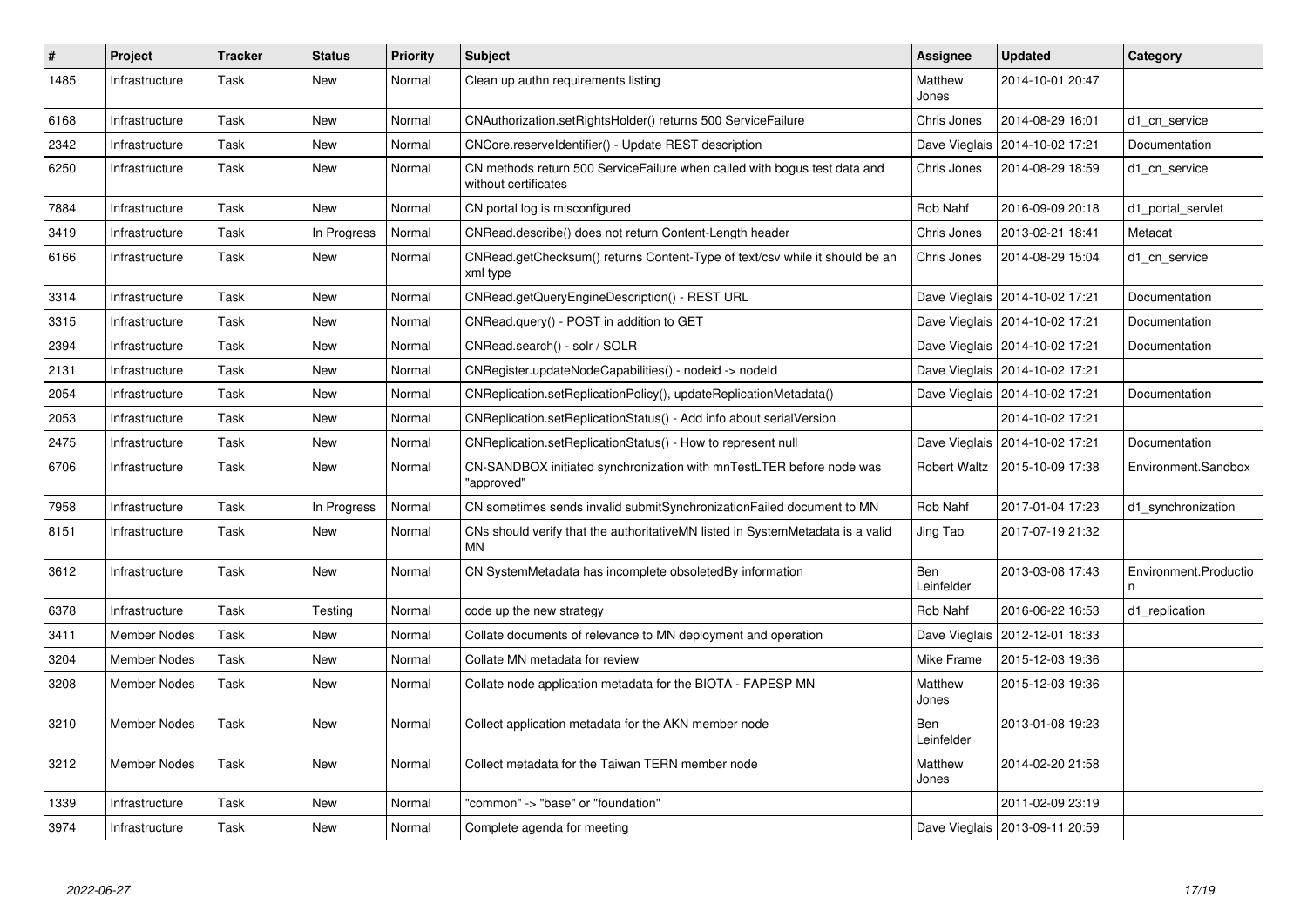| $\vert$ # | Project             | <b>Tracker</b> | <b>Status</b> | <b>Priority</b> | Subject                                                                          | Assignee            | <b>Updated</b>                   | Category                         |
|-----------|---------------------|----------------|---------------|-----------------|----------------------------------------------------------------------------------|---------------------|----------------------------------|----------------------------------|
| 1467      | Infrastructure      | Task           | In Progress   | Normal          | Complete d1_schema changes for Authz and Authn.                                  | Matthew<br>Jones    | 2014-10-01 20:47                 | Documentation                    |
| 1334      | Infrastructure      | Task           | <b>New</b>    | Normal          | Completely remove detailCode                                                     |                     | 2011-02-09 22:51                 |                                  |
| 1890      | Infrastructure      | Task           | New           | Normal          | Comply with Maven Central requirements for publishing artifacts                  | Matthew<br>Jones    | 2011-10-27 21:39                 |                                  |
| 1521      | Infrastructure      | Task           | New           | Normal          | <b>Compressed Response</b>                                                       |                     | 2011-05-04 14:35                 |                                  |
| 8777      | CN REST             | Task           | New           | Normal          | Configure CN to audit objects greater than 1GB                                   | Chris Jones         | 2019-03-13 20:50                 | d1_replication_auditor           |
| 1225      | Infrastructure      | Task           | New           | Normal          | Configure Hudson Metacat build                                                   |                     | 2011-01-13 14:41                 | Metacat                          |
| 1227      | Infrastructure      | Task           | New           | Normal          | configure Hudson to build Mercury for deployment to a CN                         |                     | Dave Vieglais   2011-01-13 15:16 | d1_mercury                       |
| 3313      | Infrastructure      | Task           | New           | Normal          | Configure indexer to handle inline eml data                                      | Skye<br>Roseboom    | 2012-10-08 21:01                 | d1_indexer                       |
| 6565      | Infrastructure      | Task           | New           | Normal          | Configure Jenkins jobs for ezid (ezid-client)                                    | Rob Nahf            | 2014-12-15 18:36                 |                                  |
| 7890      | Infrastructure      | Task           | In Progress   | Normal          | configure jenkins-ucsb-1 apache server to host ubuntu repositories               | Rob Nahf            | 2017-04-19 19:12                 |                                  |
| 6569      | Infrastructure      | Task           | New           | Normal          | configure jobs for tag $1.0.1$ , $1.0.0$ and $0.9.0$                             | Rob Nahf            | 2014-11-14 17:56                 |                                  |
| 8237      | Infrastructure      | Task           | New           | Normal          | Configure production environment to use new API key under KU ORCID<br>membership |                     | Dave Vieglais   2018-01-09 02:21 | Authentication,<br>Authorization |
| 8817      | Infrastructure      | Task           | New           | Normal          | Configure sitemaps on the CN                                                     | Jing Tao            | 2020-03-12 18:30                 |                                  |
| 3577      | Infrastructure      | Task           | New           | Normal          | Confusing message about "Ignored Tests present".                                 | Rob Nahf            | 2013-02-14 22:36                 | MNWebChecker                     |
| 8070      | Infrastructure      | Task           | New           | Normal          | Consolidate the index application-context files                                  | Jing Tao            | 2017-04-13 12:51                 |                                  |
| 3537      | <b>Member Nodes</b> | Task           | New           | Normal          | Contact followup on Citsci.org MN prospect                                       | Laura Moyers        | 2014-03-28 18:03                 |                                  |
| 3216      | <b>Member Nodes</b> | Task           | New           | Normal          | Contact GEO BON for possible MN                                                  | Matthew<br>Jones    | 2012-09-05 03:29                 |                                  |
| 3220      | <b>Member Nodes</b> | Task           | In Progress   | Normal          | contact iEcolab to determine possible MN role                                    | Ben<br>Leinfelder   | 2013-10-01 17:53                 |                                  |
| 5455      | <b>Member Nodes</b> | Task           | In Progress   | Normal          | Contact Line Pouchard to re-open discussion about PURL as a potential MN         | <b>Bruce Wilson</b> | 2015-11-19 19:17                 |                                  |
| 3535      | <b>Member Nodes</b> | Task           | New           | Normal          | Contact LITS prospect MN to scope out prospects                                  | Matthew<br>Jones    | 2013-01-30 21:15                 |                                  |
| 7641      | Infrastructure      | Task           | <b>New</b>    | Normal          | contact ONEShare                                                                 |                     | Laura Moyers   2016-02-12 16:40  | Environment.Productio<br>n       |
| 3177      | Member Nodes        | Task           | New           | Normal          | Contact operators                                                                | Matthew<br>Jones    | 2012-09-05 01:46                 |                                  |
| 7612      | Infrastructure      | Task           | In Progress   | Normal          | Contact ORNLDAAC                                                                 |                     | Laura Moyers   2016-02-11 18:02  | Environment.Productio<br>n       |
| 3181      | Member Nodes        | Task           | New           | Normal          | Contact PFRP as potential MN                                                     | Matthew<br>Jones    | 2013-01-30 21:00                 |                                  |
| 2956      | Infrastructure      | Task           | In Progress   | Normal          | content-checking tests for MNs entering an environment                           | Rob Nahf            | 2014-10-01 22:04                 | d1_integration                   |
| 4045      | <b>Member Nodes</b> | Task           | In Progress   | Normal          | Conversation with Laura/Mike re USGS ScienceBase planning                        | Laura Moyers        | 2014-05-30 19:45                 |                                  |